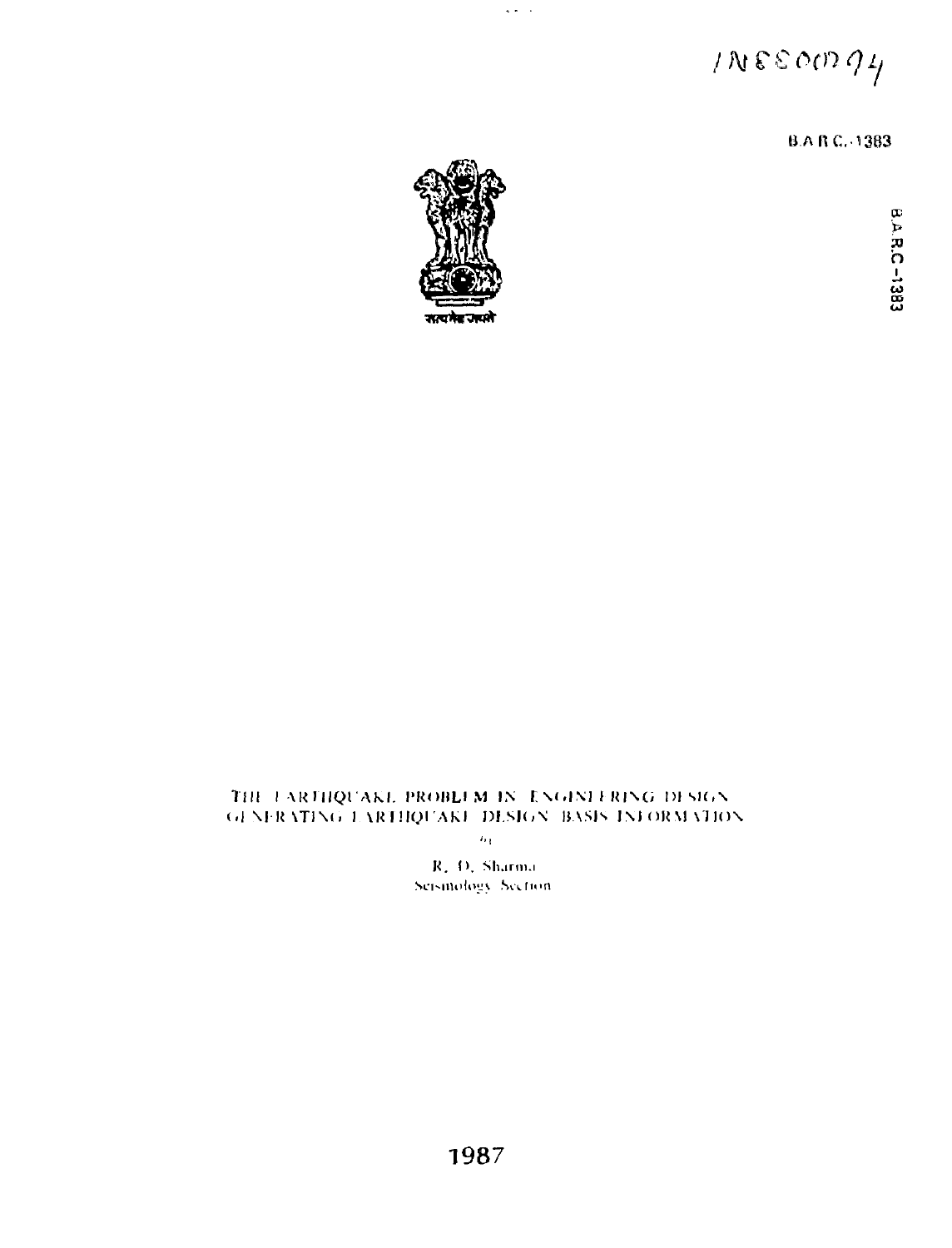R.A.R.C. - 1303

## GOVERNMENT OF INDIA ATOMIC ENERGY COMMISSION

 $B.A.R.C. - 1383$ 

# THE **EARTHQUAKE PROBLEM IN ENGINEERING DESIGN s GENERATING EARTHQUAKE DESIGN BASIS INFORMATION**

**by**

R.D. **Sharma** Seismology **Section**

BHABHA ATOMIC RESEARCH CENTRE **BOMBAY, INDIA**

**1987**

 $\sim$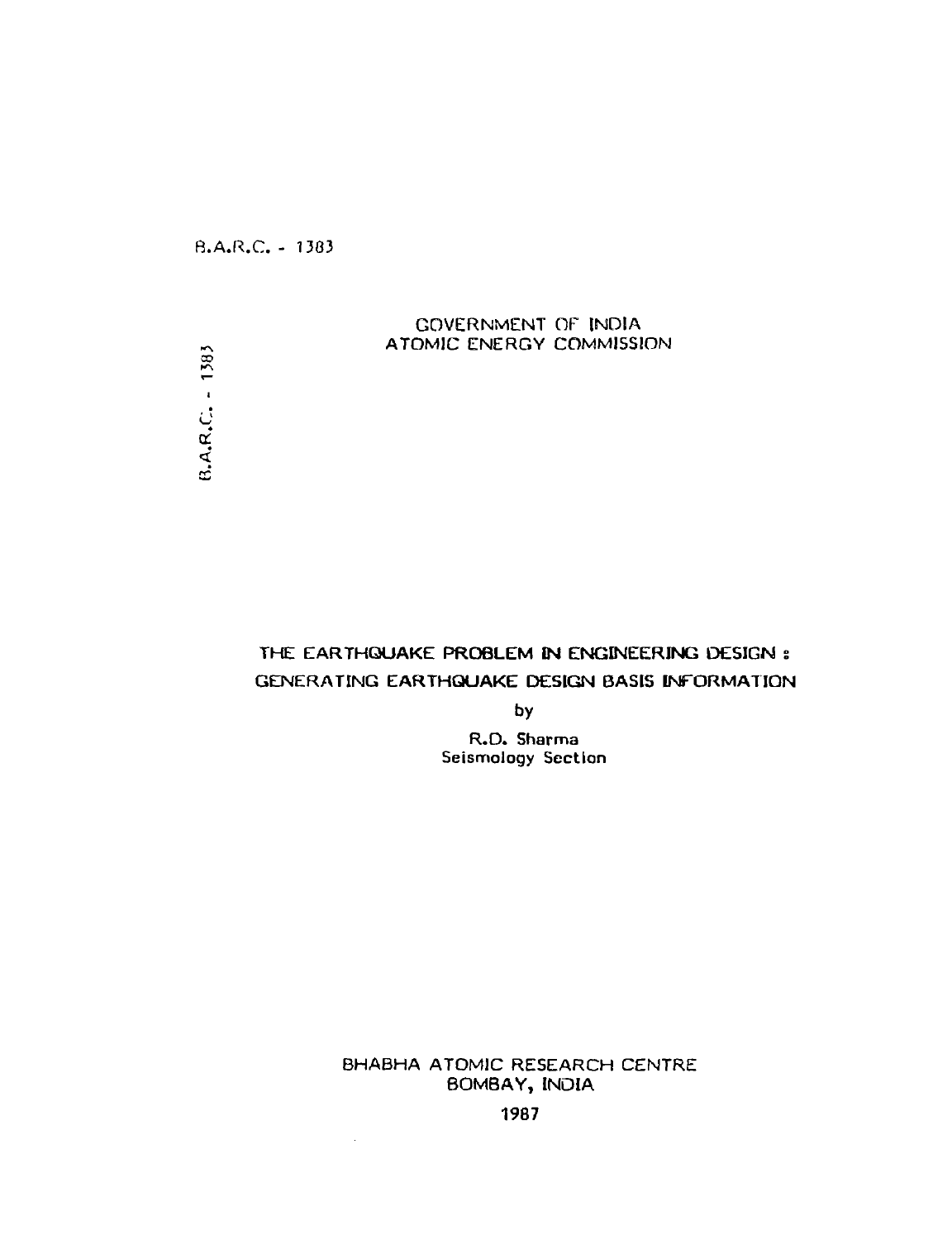U.A.R.C. - 13G3

 $\hat{\boldsymbol{\epsilon}}$ 

# INIS Subject Category: B31.40

# Descriptors

**EARTHQUAKES** 

**TECTONICS** 

SITE SURVEYS

NUCLEAR POWER PLANTS

SITE SELECTION

SEISMIC EFFECTS

PLANNING

GROUND MOTION

MECHANICAL STRUCTURES

BUILDINGS

RESPONSE FUNCTIONS

REACTOR SITES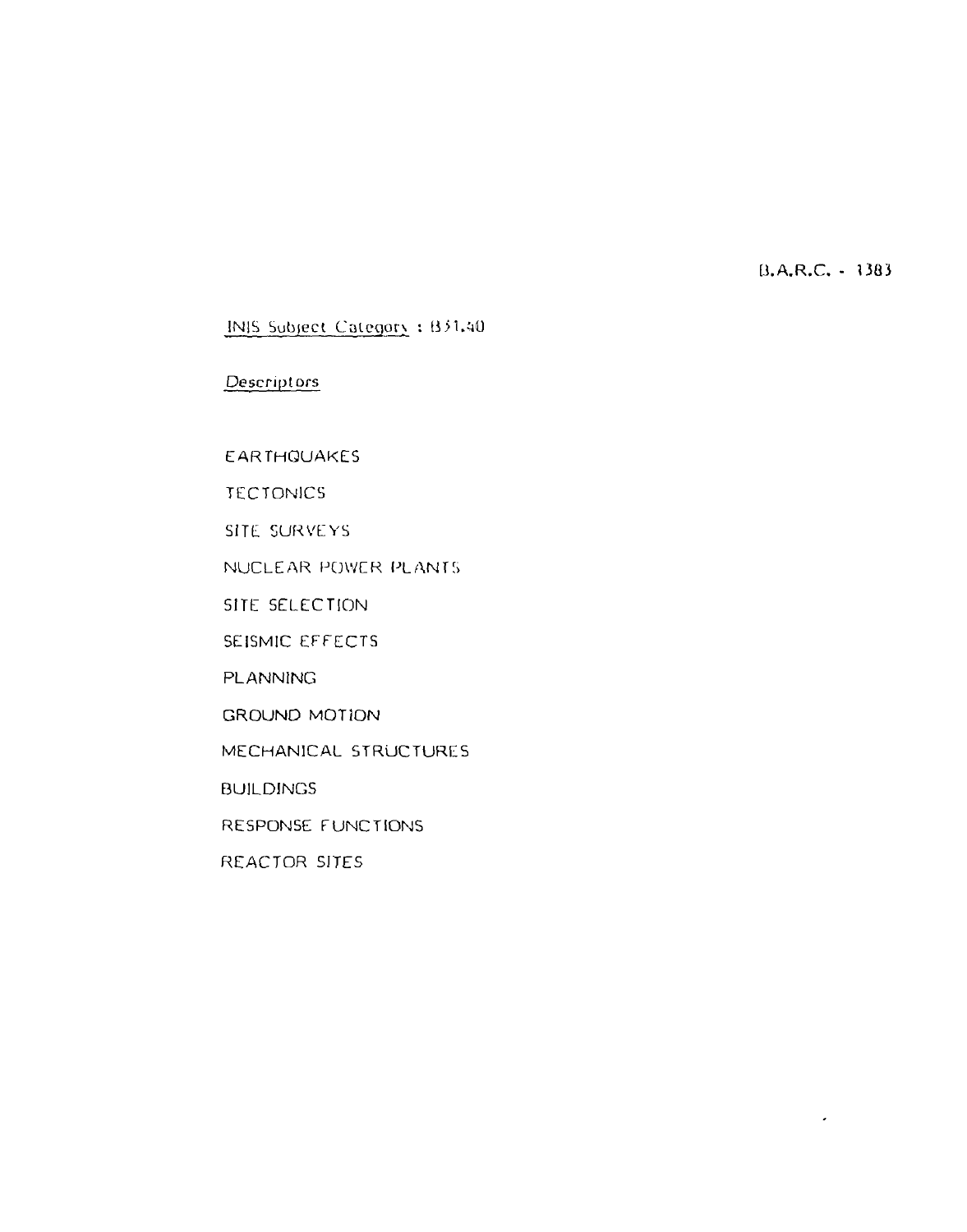## **A B S I R A C T**

Designing earthquake resistant structures requires certain design inputs specific to the seismotectonic status of the region, in which a critical facility is to be located. Generating these inputs requires collection of earthquake related information using present day techniques in seismology and geology, and processing the collected information to integrate it to arrive at a consolidated picture of the seismotectonics of the region. The earthquake problem in engineering design has been outlined in the context of aseismic design of nuclear power plants vis a vis current state of the art techniques. The extent to which the accepted procedures of assessing seismic risk in the region and generating the design inputs have been adherred to determines to a great extent the safety of the structures against future earthquakes. The document is a step towards developing an approach for generating these inputs, which form the earthquake design basis.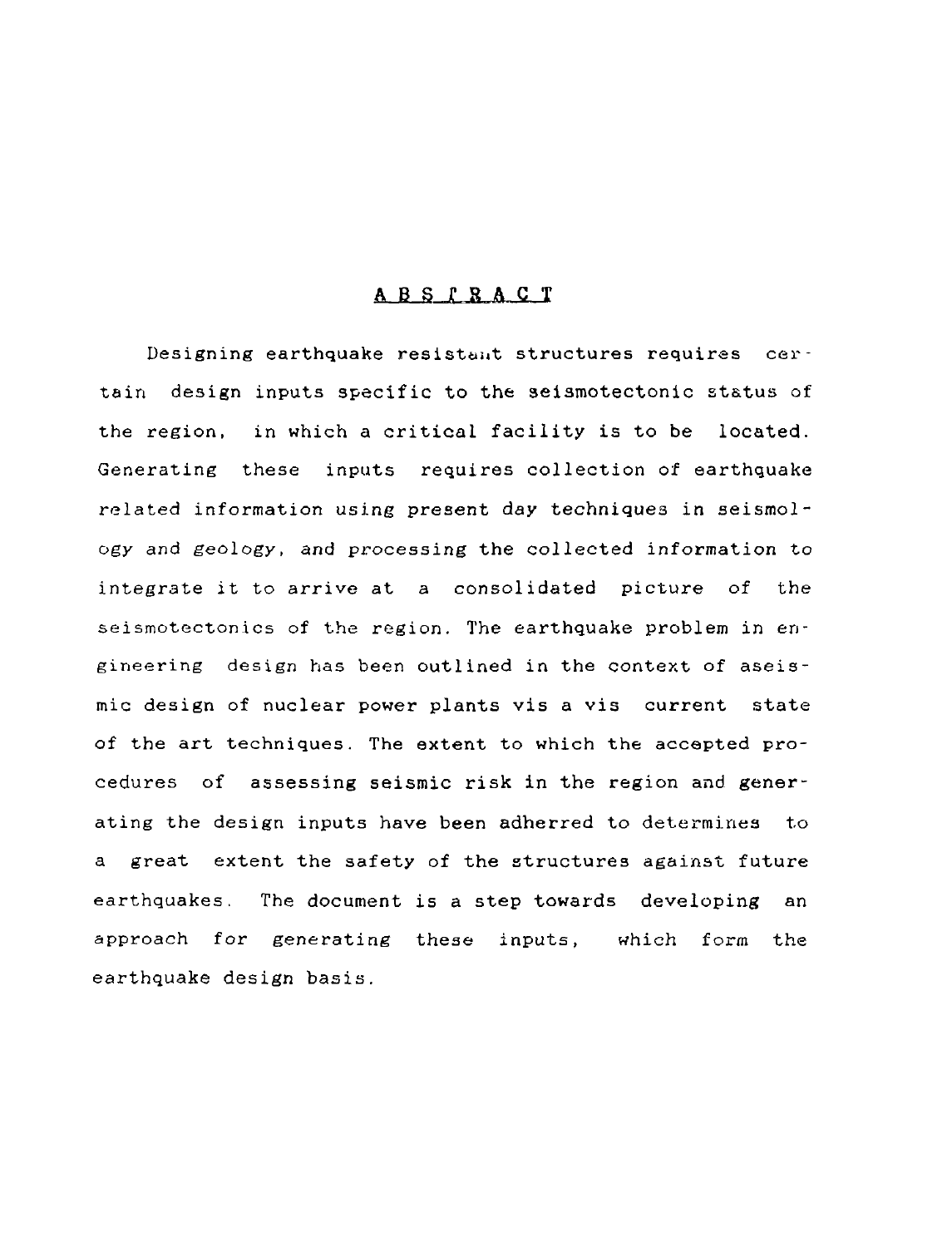# Table of Contents

| 1.7            |                                                                                                                                                                                                                                                                                                       |
|----------------|-------------------------------------------------------------------------------------------------------------------------------------------------------------------------------------------------------------------------------------------------------------------------------------------------------|
|                | 2. EARTHQUAKE PROBLEM IN ENGINEERING DESIGN 4<br>2.1. EARTHQUAKE RELATED INFORMATION6<br>2.1.1. CHARACTERIZATION OF DESIGN BASIS 7<br>VIBRATORY GROUND MOTION<br>2.1.2. SITE-DEPENDENT RESPONSE SPECTRA12<br>$2.1.3.$ STANDARD RESPONSE SPECTRA13<br>$2.1.4. VERTICAL AND HORIZONTAL MOTIONS$ $14$    |
|                | 3. EVALUATING DESIGN BASIS VIBRATORY GROUND MOTIONS15<br>3.1. PROBABILISTIC APPROACH15<br>3.2. DETERMINISTIC APPROACH18<br>$3.3.$ THE SEISMOTECTONIC APPROACH18<br>3.3.1. TECTONIC STRUCTURE19<br>3.3.2. TECTONIC PROVINCE19<br>3.3.4. CAPABLE FAULT20<br>3.4. DEFINING DESIGN BASIS GROUND MOTIONS21 |
|                | 4. UPGRADING THE DATA BASE24<br>4.1. A MICROEARTHQUAKE NETWORK: 25<br>4.2. INTERPRETATION OF REMOTE SENSING DATA25<br>4.3. GROUND TRUTH VERIFICATION26                                                                                                                                                |
|                | 5. LIMITATIONS OF DATA USED IN ASEISMIC DESIGN 26                                                                                                                                                                                                                                                     |
| 6.             |                                                                                                                                                                                                                                                                                                       |
| 7 <sup>7</sup> |                                                                                                                                                                                                                                                                                                       |
|                |                                                                                                                                                                                                                                                                                                       |
|                |                                                                                                                                                                                                                                                                                                       |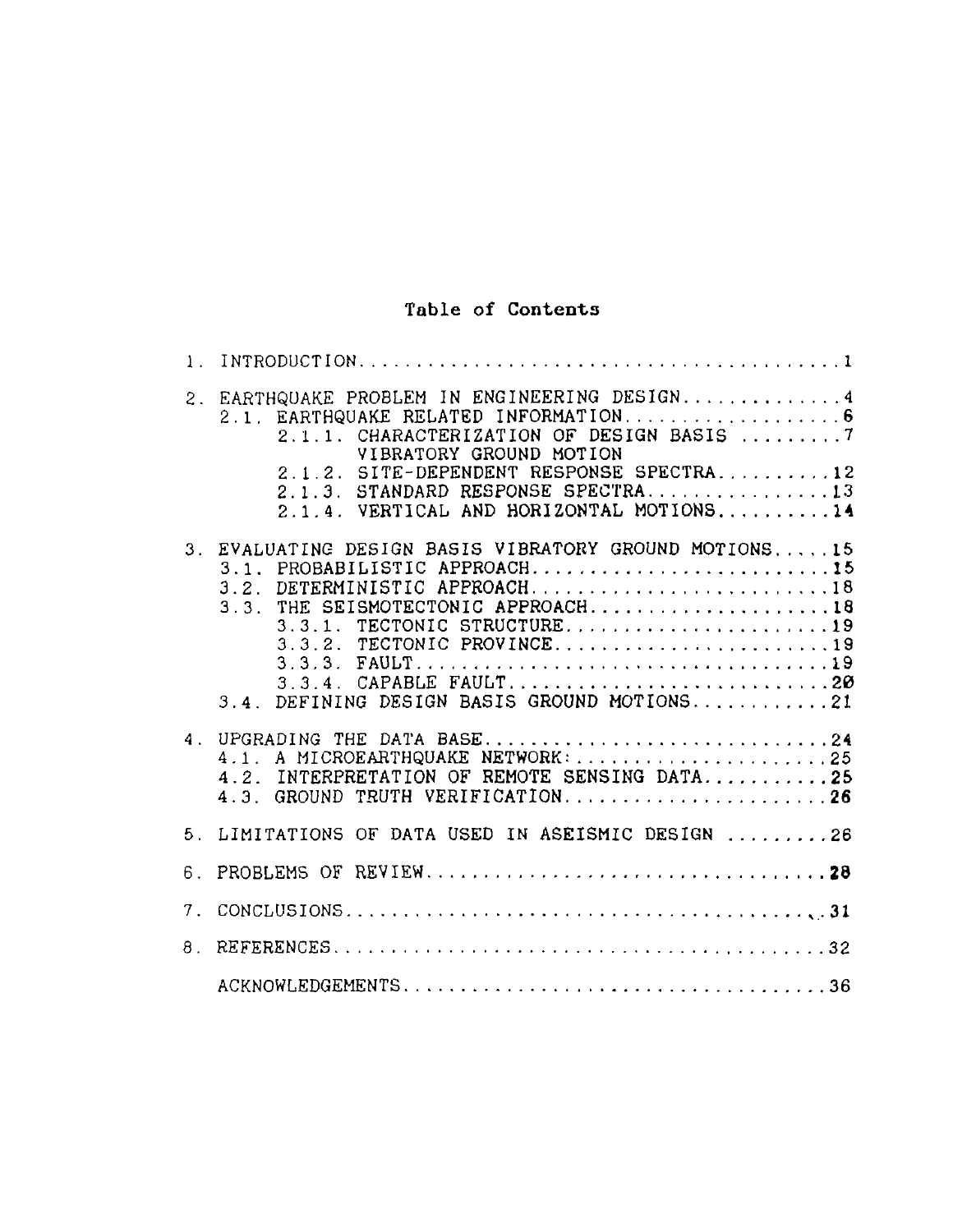# THE EARTRQUAKE PROBLEM IN ENGINEERING DESIGN: GENERATING EARTHQUAKE DESIGN BASIS INFORMATION

(R.D.Sharma, Seismology Section)

#### 1. INTRODUCTION

State of the art techniques in engineering design today allow mitigation of impending earthquake hazard, provided one knows:

- . Where will the future earthquakes occur?
- . What will be the frequencies of these occurrences?
- . What will be the extent of energy release ?
- . What will be their impact at a construction site?

The first three of the above questions are similar to those encountered in a long term earthquake prediction programme. The fourth one requires knowledge of the physics and geology of the earthquake source and the site regions, and of the medium through which the earthquake signals travel to reach the site. Further, one should know the nature of the impending earthquake vibrations at the site and response of the engineering structures to these vibrations. These questions do not have definite answers, and the issue can only be treated in a probabilistic manner. Estimating the probability of a site being affected by a destructive earthquake and minimizing the resulting damage through en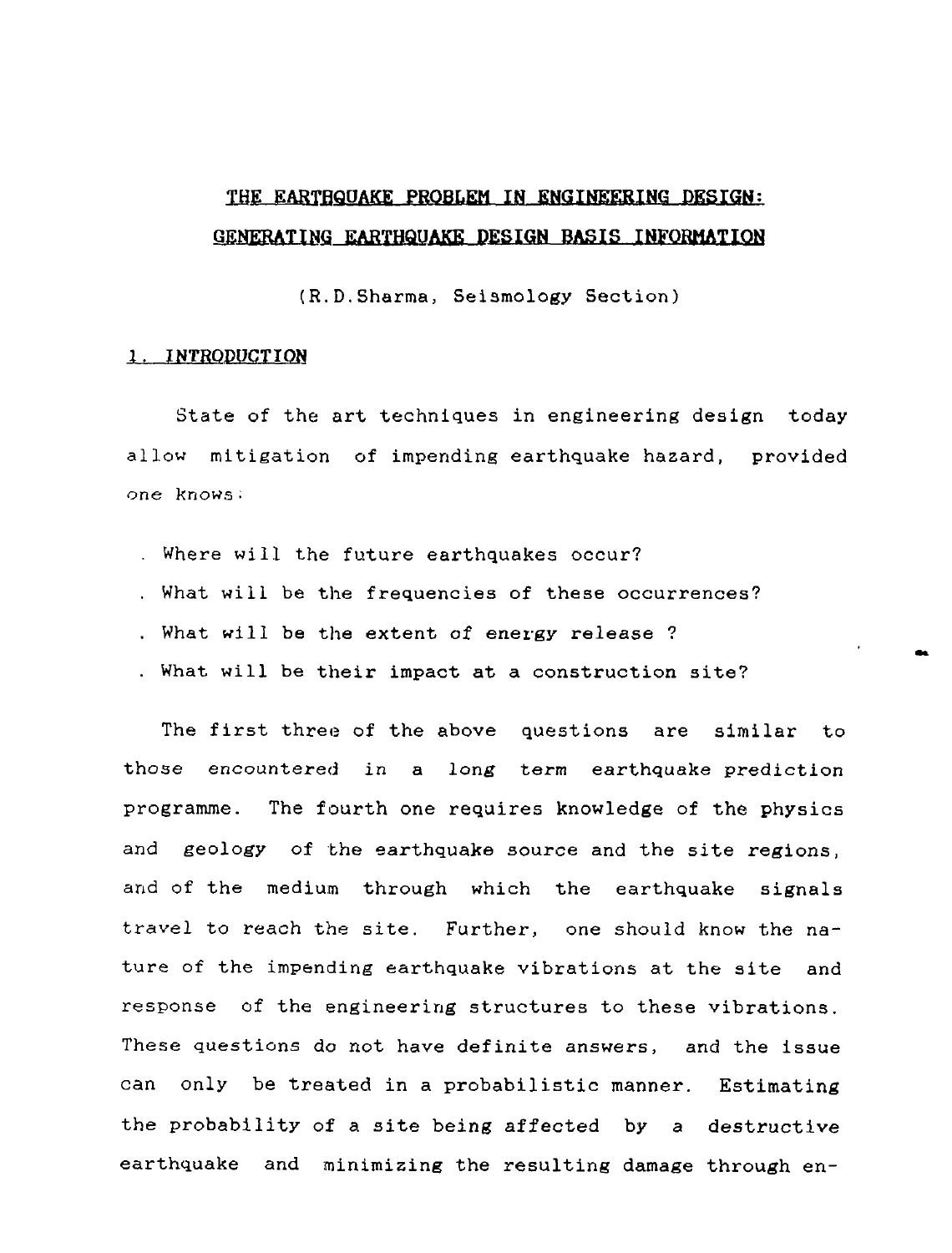gineering design requires knowledge of:

(a) Earthquake sources in the region,

(b) Earthquake history of the region,

(c) Local site conditions including site geology,

(d) Elastic properties of the source to site transmission path of earthquake vibrations,

(e) Response of the engineering structures to elastic disturbances at different frequencies and damping conditions.

A serious difficulty faced in dealing with seismic risk problems arises from the inadequacy of the data available for assessing the damage which may be caused at a site by an impending earthquake, either from vibratory ground motions or from inelastic phenomena like surface faulting, slope instability, liquefaction and seismically induced flooding. In the absence of adequate data an approach of conservatism has to be adopted, which does not necessarily lead to safe, economic and most efficient designs. Calculations of ground motion parameters (displacement, velocity and acceleration, which are used to characterize the earthquake effects at the construction site) are always accompanied by an element of uncertainty depending on the reliability of the data, e.g. the frequencies of earthquakes of different magnitudes, the earthquake source parameters such as dimensions, type and orientation of the causative fault, nature of fault movement and source mechanism etc., as well as local site conditions. ' The effects of the uncertainty in the estimated design basis ground motion parameters may be translated into in-

 $\overline{c}$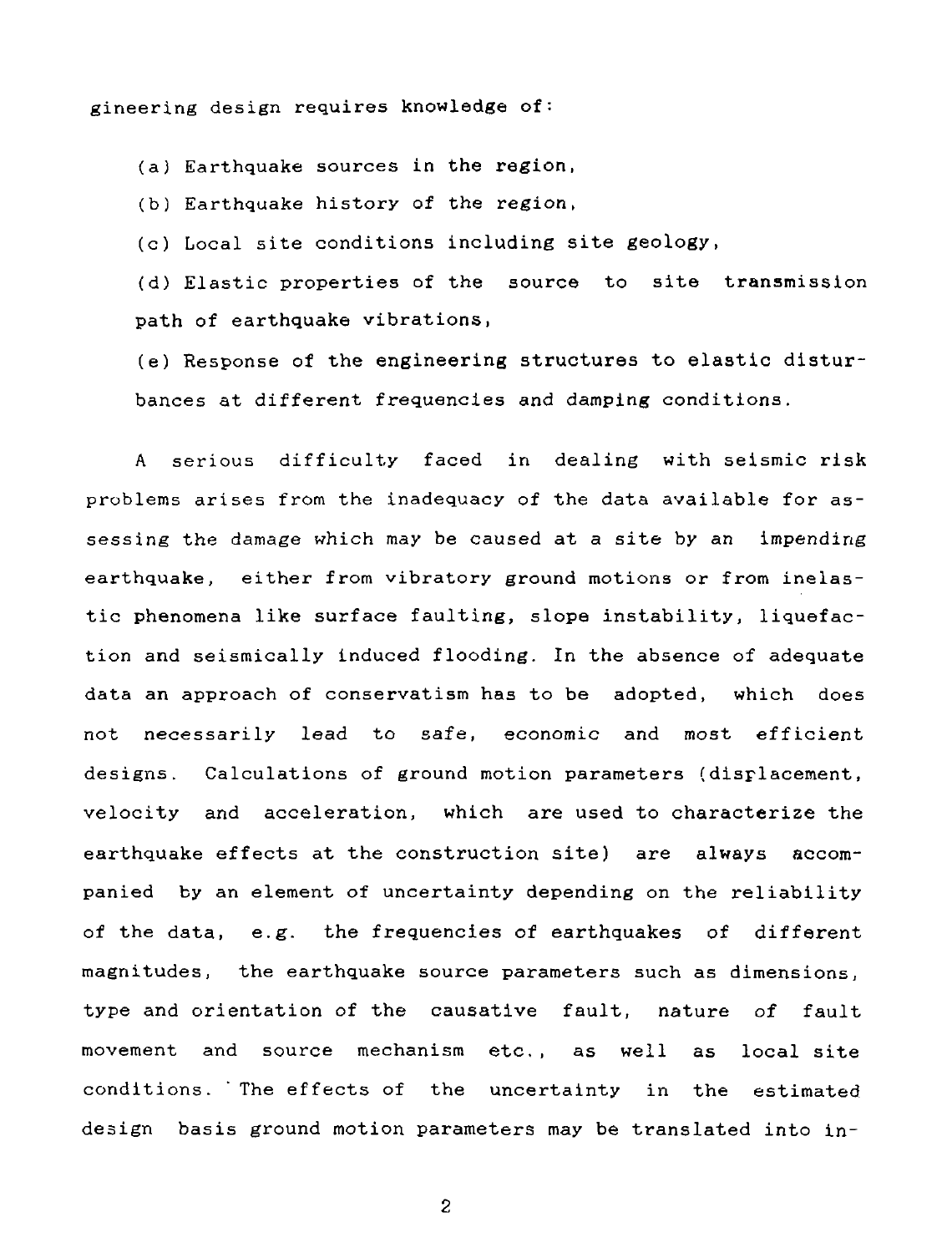crease in costs of construction (see Figure 1).

Seismic risk in a region is dependent on the earthquake potential of the region. Assessment of the earthquake potential of a region is normally carried out through an examination of the earthquake history of the region. The assessment based on the historical earthquake data can be accurate only if these data are of a sufficiently long duration so as to represent the earthquake history of the region reasonably well. Except in some regions of China, where the earthquake history is as long as 3000 years, such historical earthquake data are not available. Ample evidence exists to suggest that during the times, for which historical records are available, all regions of the globe have not experienced the strongest possible earthquake. It is, therefore, beyond wisdom to depend solely on the historical records. One can recall that contrary to the ever believed stability of the Deccan shield the Koyna region was struck by a 6.5 magnitude earthquake on December 10,1967. Investigations in the region have subsequently revealed that the causative fault of this earthquake could have been recognized had adequate geological and seismoiogical studies been carried out in the region with the objective of locating this fault. A major fault system has since theu been discovered in this region (see Kaila et al.,1981) . There are several examples in the world by now where causative faults were confirmed (or discovered) after the region was struck by an earthquake. It is for this reason that there is a need to continuously update the seismotectonic and geologic data base.

Tectonic earthquakes are likely to occur only in regions where tectonic; structures exist to allow accumulation of strain energy.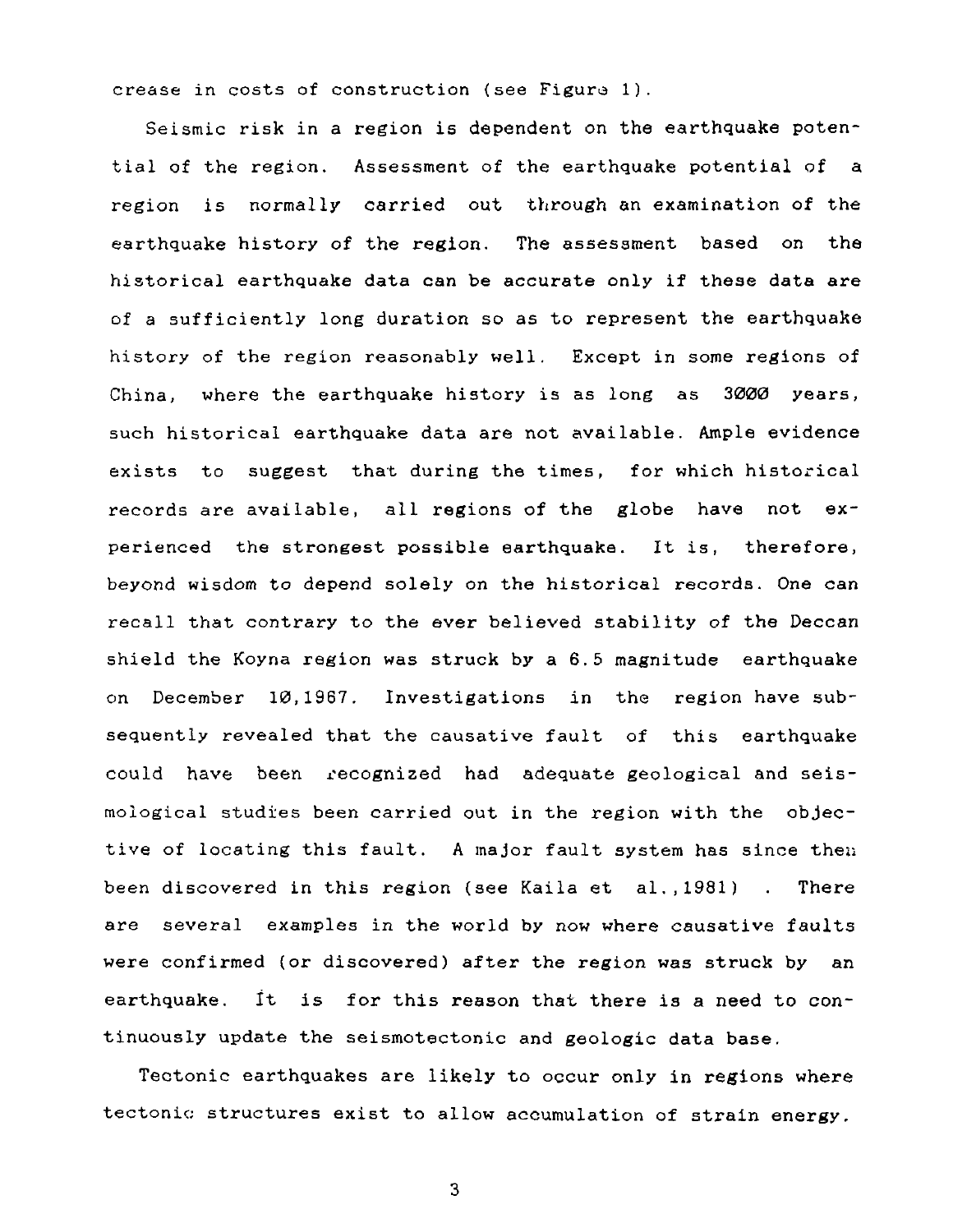The size (i.e. magnitude or intensity) of an earthquake which could occur in a region depends on the capability of the tectonic structures to accumulate strain energy. If adequate investigations using modern field techniques are carried out to locate such tectonic structures, and estimate the rates of movement responsible for strain accumulation and energy release, earthquake risk in the area can be estimated more accurately, and corrective measures can be taken in design. If detailed investigations fail to reveal the presence of any significantly potent structures, and the region has been free from historical earthquakes during historical times, the probability of the region being struck by a strong earthquake in the near future may be considered fairly low.

A brief review of the earthquake aspects of siting and designing critical facilities in relation to the existing state of the art in engineering design and geophysical investigations is given here. This will help in formulating a procedure for collecting relevant geological and seismological information for selecting a seismically safe site and to arrive at a seismically safe design.

#### 2. EARTHQUAKE PROBLEM IN ENGINEERING DESIGN

For a critical facility the problem of aseismic design encompasses three distinctly different areas, namely:

(a) seismotectonic evaluation of the construction site,

(b) application of the results of this evaluation in design to mitigate earthquake hazards,and

(c) to demonstrate the adequacy of the design, within the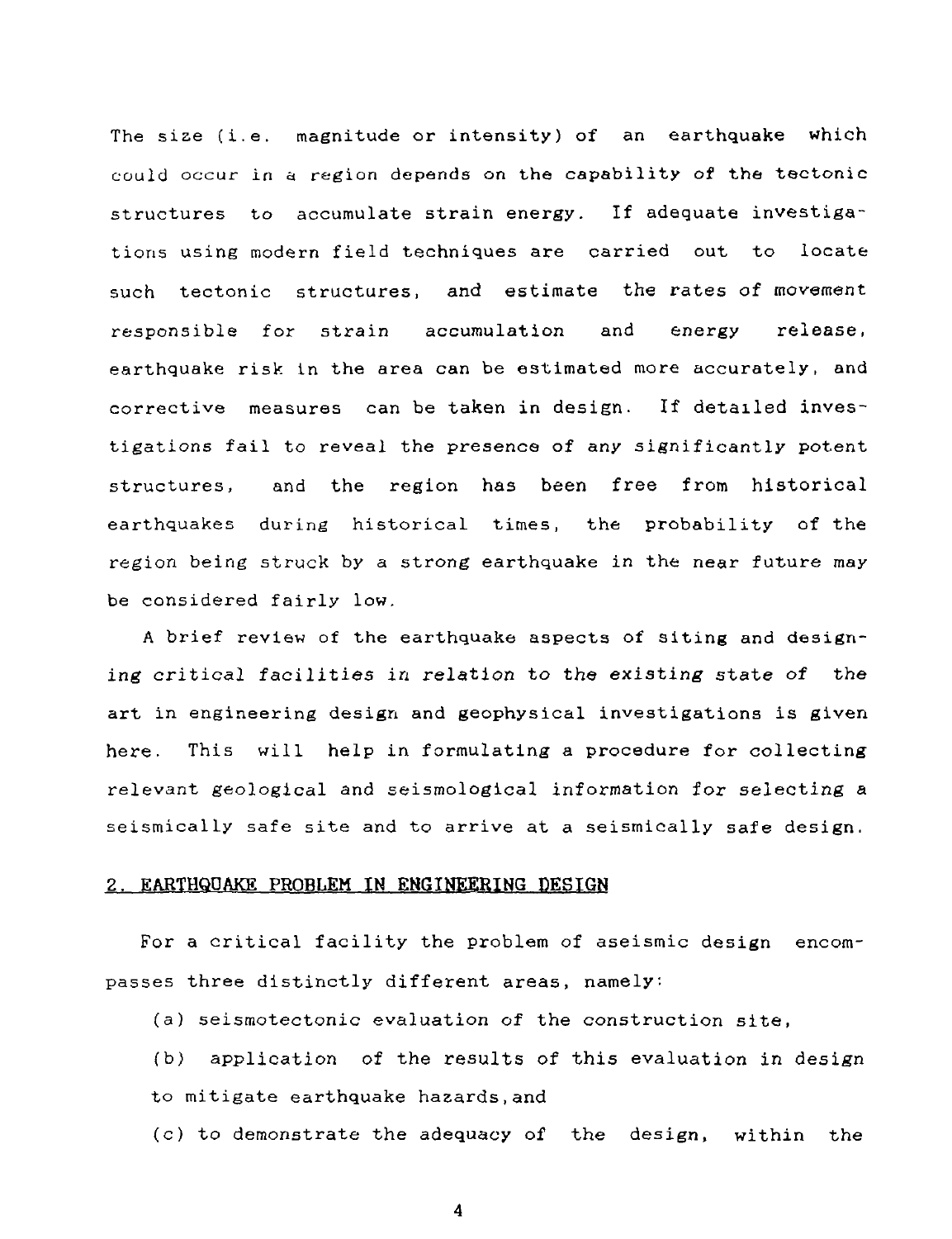limits of acceptable risk.

Seismotectonic evaluation of the site aims at delineating tectonic structures, estimating the maximum earthquake potential associated with each tectonic structure and assessing the probable effects of the likely earthquakes. Acceptability of the 3ite depends on the probability of occurrence of damaging earthquakes. Modern design procedures permit mitigation of earthquake risk through engineering design using the results of the seismotectonic evaluation, and demonstrate through analysis the adequacy of the design within the limits of acceptable risk. In case this cannot be successfully done the site has to be rejected. A site, and design, is considered acceptable only when consequences of each event at the site do not exceed the acceptable limits.

Information on earthquakes, which occurred earlier than the 20th century is available only for those regions of the globe where major earthquakes have occurred. In the post instrumental period (1960 onwards),the quality of earthquake data improved significantly on a global scale, but only for some regions which are well covered by sensitive seismograph. The detection capability of the existing worlwide standardized seismograph network (WWSSN) is much too limited (magnitude 4.5 and above) to allow collection of data on the more frequent earthquakes, which are smaller in magnitude, preventing a meaningful statistical analysis of the earthquake data. Further, a tectonic map of a region shows a large number of lineaments distributed over the area in a rather complex manner. Not all of the observed lineaments are the surface expressions of capable faults [A capable fault is one which has a significant potential for a relative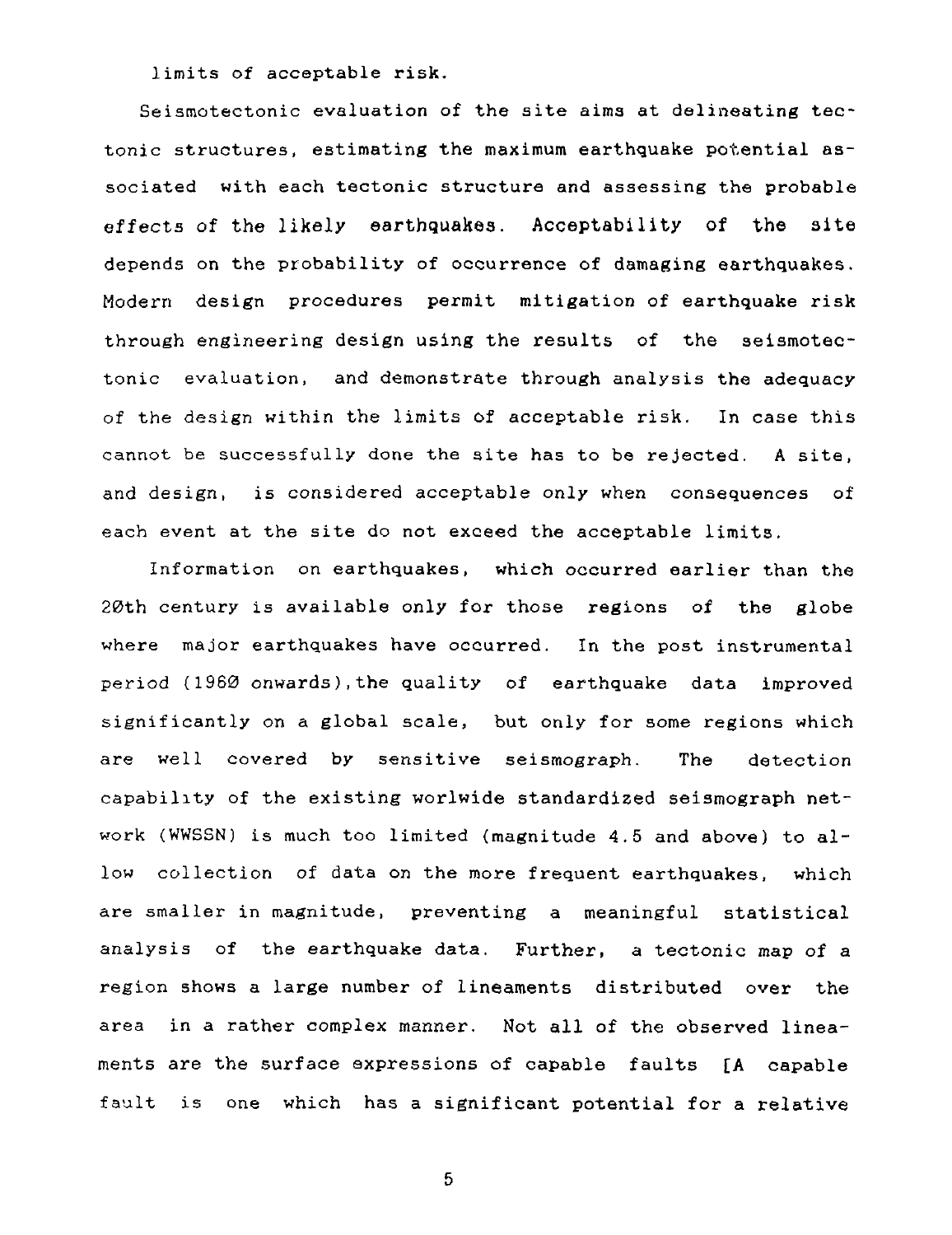displacement at or near the ground surface (IAEA,1979a)]. Again, among the capable faults all are not equally hazardous. For example, in a highly tectonic environment, a fault with a slip rate of 5 cm/year and a slip potential of as much as 10 meters during a single event may give rise to a large earthquake  $(M>7)$ every 200 years. In a less active environment, a fault with a slip rate of 0.0005 cm/year and a maximum slip potential of only 25 cms in one single event the recurrence intervals will be of the order of 50,000 years, and the maximum event will be of much smaller magnitude. The two faults, therefore, cannct be considered equally hazardous. The impact of geological conditions is also dependent on the age and degree of the most recent tectonic (or volcanic activity). For example, if the site topography was affected by faulting (or volcanism) during the late cenozoic times, the site may be considered unsuitable, whereas a similar topography in an older environment will be of much less concern.

A typical seismotectonic evaluation programme for a site may be illustrated through a set of questions which may be answered in yes/no (see APPENDIX A),though answering each question requires a large data base. Use of this questionnaire may lead to the development of an Expert System for Evaluating a site, and the site evaluation process itself (Shah et al.,1987). The efficacy of evaluation will naturally depend on the quality and quantity of the information available to support each answer.

#### 2.1. **EARTHQUAKE RELATED INFORMATION**

The earthquake related information required for siting and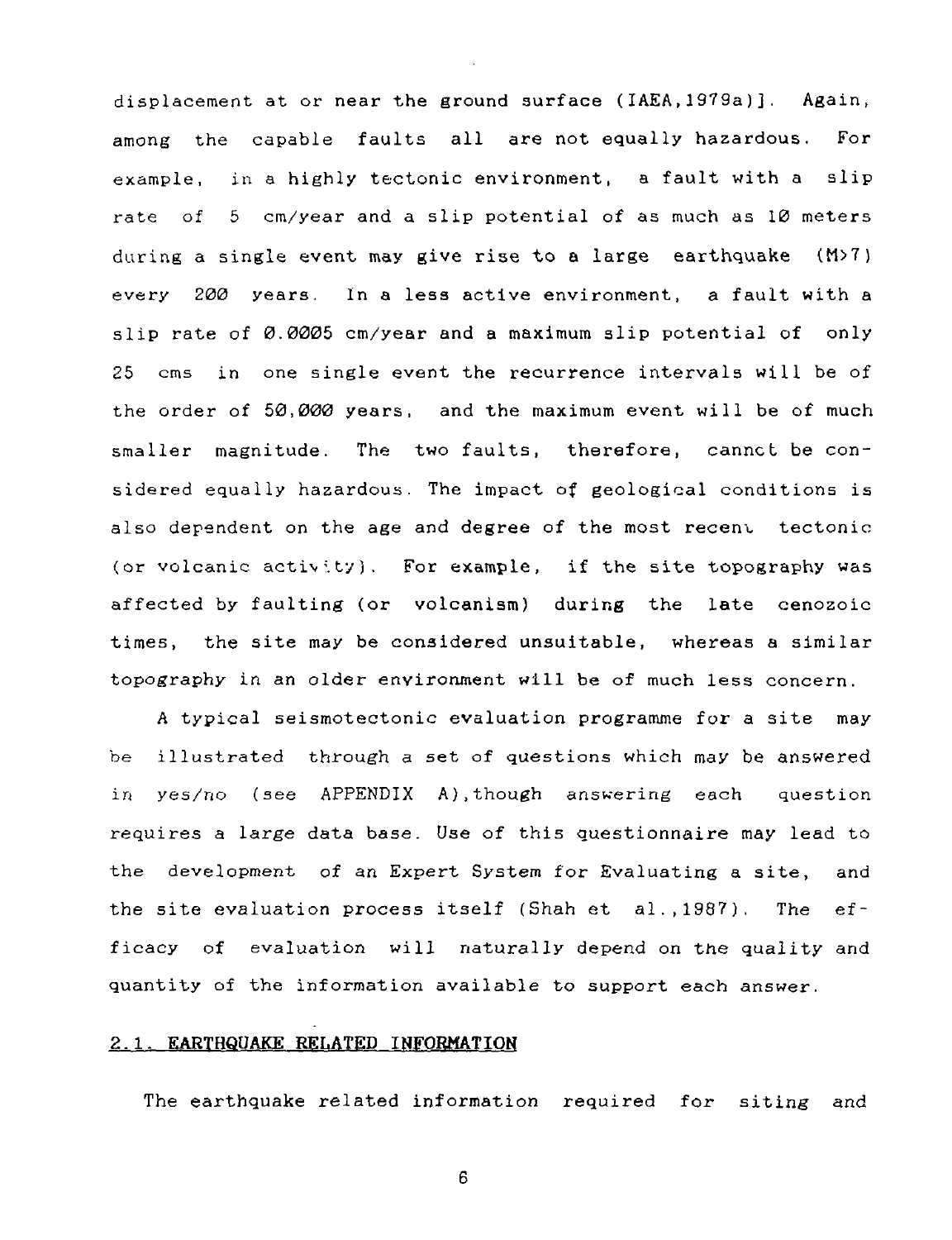designing a critical facility includes:

(i) vibratory ground motion (displacement, velocity and acceleration) likely to be produced at the site by an earthquake different frequencies and under different damping conditions,

(ii) geological hazards due to ground failure phenomena, e.g. surface faulting, liquefaction, slope instability, subsidence and collapse,

(iii) potential seismically induced flooding, and

(iv) foundation properties.

Engineering solutions are generally possible to mitigate, through design, the potential vibratory effects of earthquakes, and demonstrate the adequacy of the design measures but that is not so for effects arising from the ground failure phenomena. If it is not possible to demonstrate that engineering solutions existed to mitigate the effects arising from earthquakes, the site is to be rejected.

### 2.1.1. CHARACTERIZATION OF DESIGN BASIS VIBRATORY GROUND MOTION

Design basis vibratory ground motions, which are used as inputs to aseismic design, are generally defined as a set of displacement, velocity and acceleration response spectra (plots of the responses of single degree of freedom oscillators to the corresponding ground motion plotted as a function of natural frequency or period of the oscillator, see Figure 2) at various damping coefficients. Two levels of ground motions have been prescribed for a site of a nuclear power plant. These have been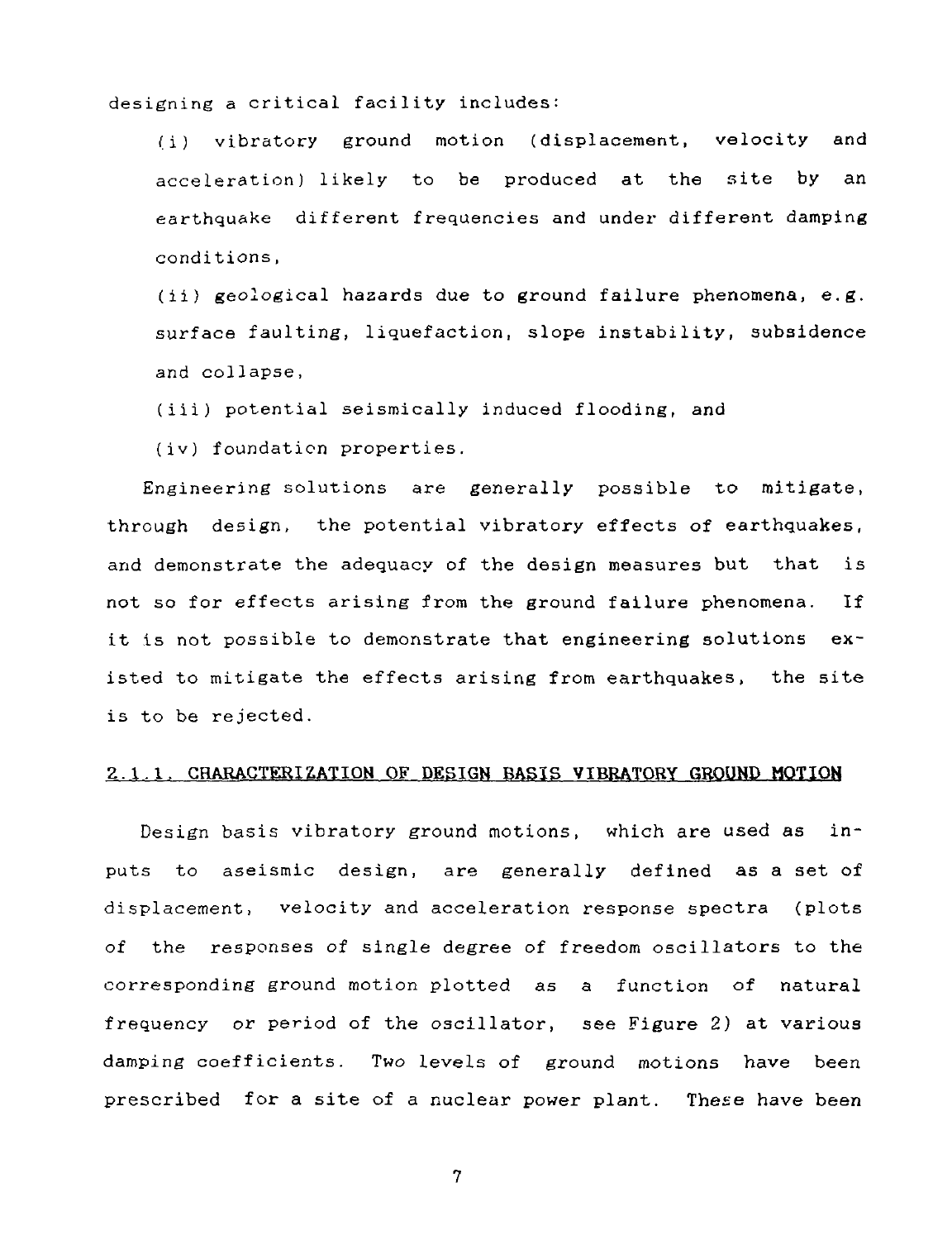called the S2 and SI levels in the IAEA terminology and the SSE (safe shut down earthquake) and the OBE (operating basis earthquake) in the USNRC terminology (IAEA,1979a ; USNRC.1980). The S2 level, which is close to the SSE level, determines the ultimate safety of the structures. It is that level of the ground motion which has a very low probability of being exceedod at the site during the operating life time of the nuclear power plant. The SI level corresponds to the OBE, and is that value of the ground motion which can be reasonably expected to occur at the site once during this period. Inspection of the structures has been recommended after the occurrence of an SI level event. Depending on their respective roles during operation different parts, components and systems of a nuclear power plant, are required to be designed for S2 or SI, or for both, levels (see  $IAEA, 1979b$ ). Whereas evaluation  $\mathcal{A}$  these parameters is dependent on the knowledge of the seismotectonic status of the region around the site and site geology, uncertainties in the basic information will result in additional conservatism in aseismic design. Depending upon the state of this knowledge deterministic, probabilistic or empirical approaches may be adopted for the evaluation. IAEA (1979a) has suggested that SI may be evaluated on the basis of a purely probabilistic or a combined probabilistic and seismotectonic approach while the S2 level should be estimated using P \* ^ismotectonic approach, taking into account the earthquake history of the region. Though knowledge of all the components of ground motion (acceleration, velocity and displacement) is necessary to fix the design basis, peak ground acceleration is normally used because of its familiarity and wide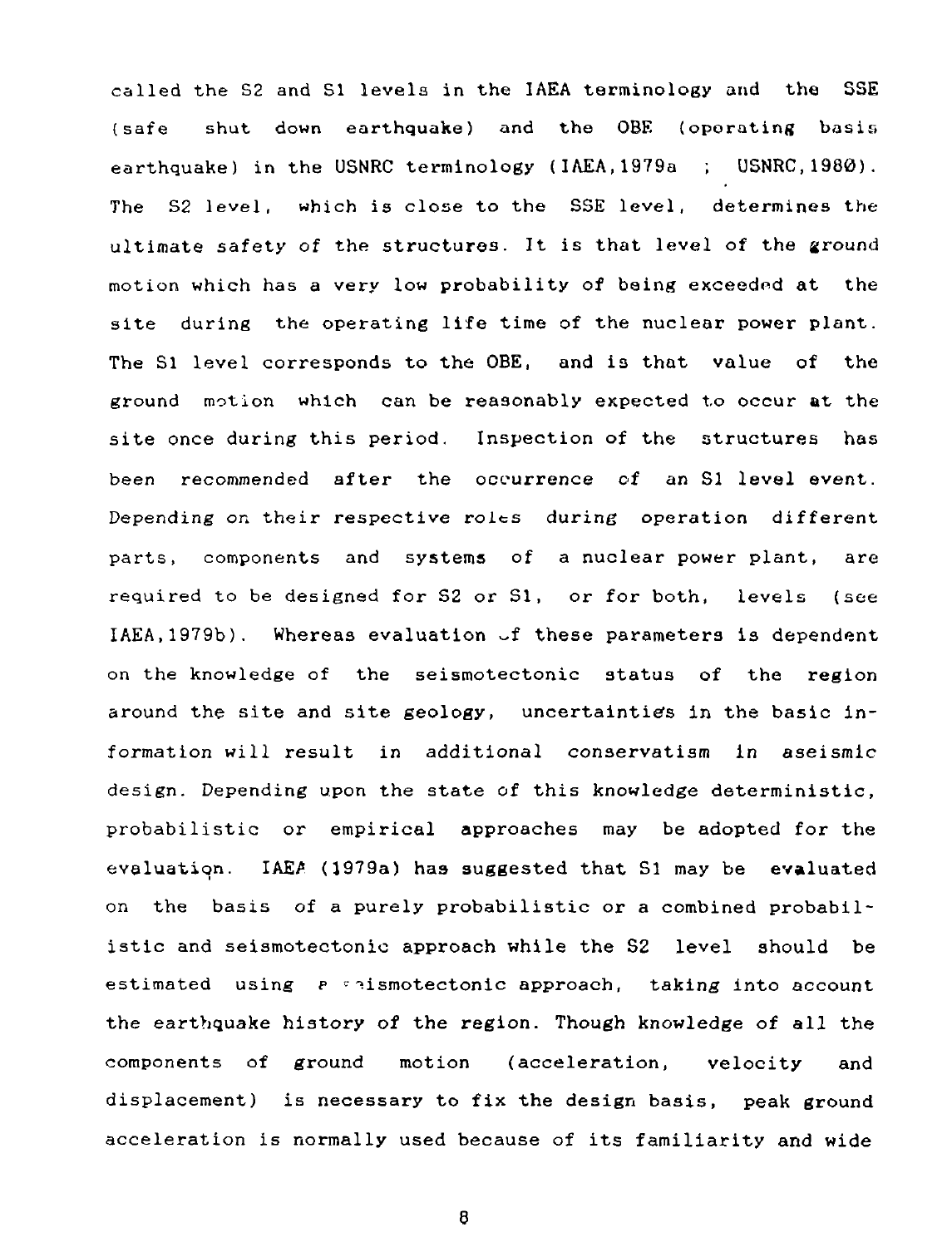acceptance as a measure of lateral forces on high frequency structures (natural frequency higher than, say, 25 Hz). For intermediate (say,  $1-10$  Hz) and low frequency ( less than I Hz) systems ground velocity and ground displacement data are more important. Ground velocity and displacement are generally better predictable than ground acceleration. The amplitudes of ground displacement are propagated more coherently than amplitudes of ground velocity or acceleration because their low frequency spectral composition is less sensitive to scattering by small geological inhomogeneities, and are therefore useful in wave propagation studies. Displacement time histories are also useful for determining seismic moments, stress drop and source dimensions.

The design basis ground motions are characterized by:

(a) Response specti for various damping coefficients.

(b) Time histories of the earthquake signals.

Response spectra are the basic instruments used for transmitting the seismological parameters to engineering structures through design. In principle they should be generated from actual ground motion time histories, which could represent as closely as possible the earthquake ground motion resulting from the design basis earthquake. There are obvious difficulties in predicting the ground motion time history of the design basis earthquake. However, statistical procedures allow determination of spectral shapes with specified probabilities of exceedance (see Blume et al.,1973). Time history of actual ground motion is believed to be capable of providing an improvement in analysis over the response spectrum (which generally leads to over conservatism in design),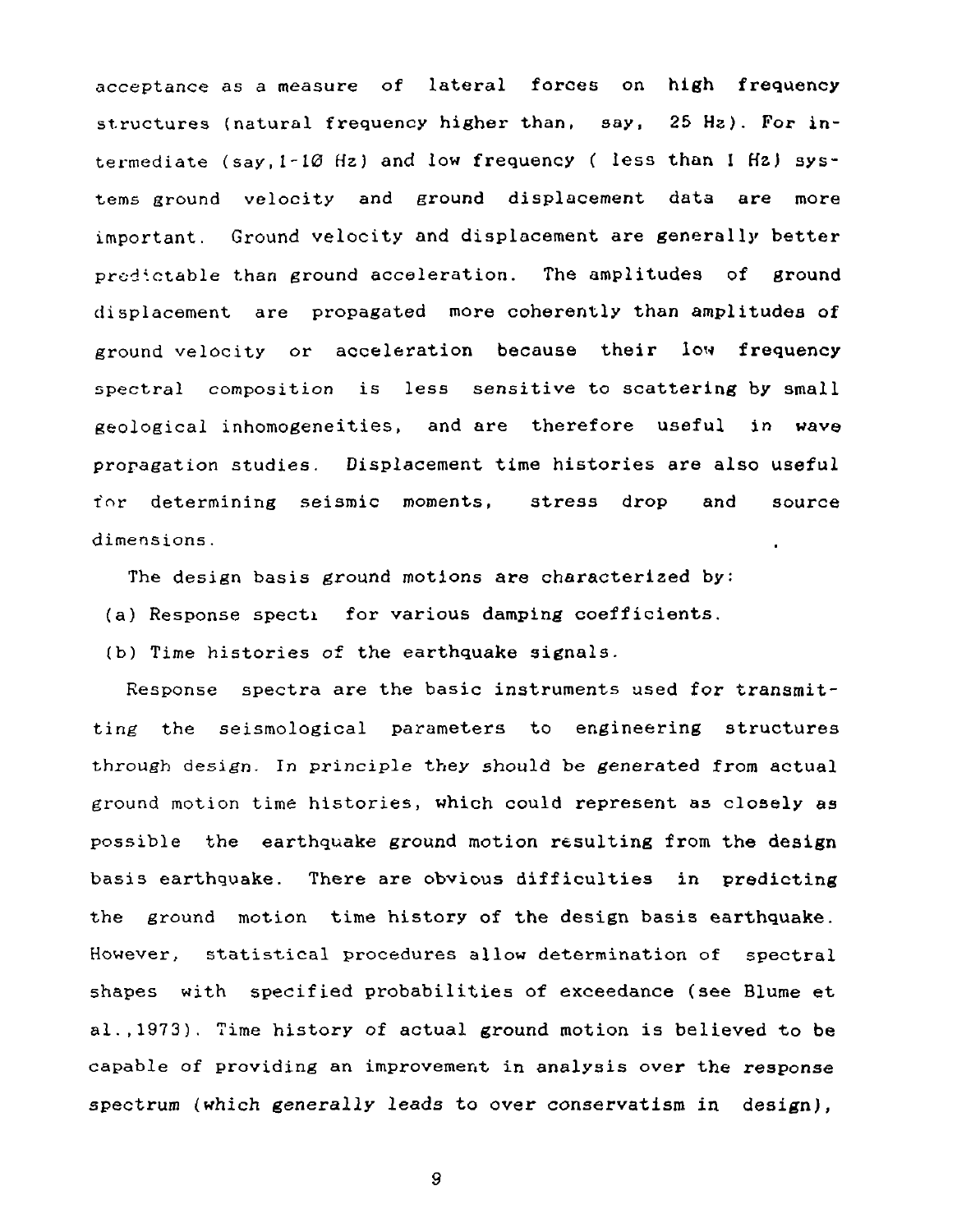provided the time history can be specified accurately. One way of arriving at the time history is to suitably modify the accelerogram from a past earthquake by adjusting the amplitudes and frequencies to the levels attributed to the design basis earthquake. In an alternative approach a synthetic time history compatible with the specified response spectrum is generated with predefined constraints from peak ground acceleration, total duration and envelops of the response spectra (Tsai,1972; Rizo et al.,1973; Shaw et al., 1973; Gasaparini and Vanmarcke, 1976; Iyengar and Rao,1979; Ghosh and Muralidharan,1985).

Determination of the spectral shape of the ground motion requires a knowledge of relative influences of several parameters, namely:

(a) source spectral characteristics of earthquakes,

(b) attenuation characteristics of geological materials which transmit the seismic waves from the earthquake source to the site.

(c) ground motion modification characteristics of the site geology.

Depth of the earthquake souroe is an important parameter in design because, firstly, it determines the transmission path of the seismic signals from the earthquake source to the site and, secondly, it influences the partition of energy between surface waves and body waves, thereby affecting the response spectrum. However, the application of depth as a design parameter is limited because of the absence of adequate understanding of its role in a quantitative manner.

For elastic vibrations the earth acts as a filter, par-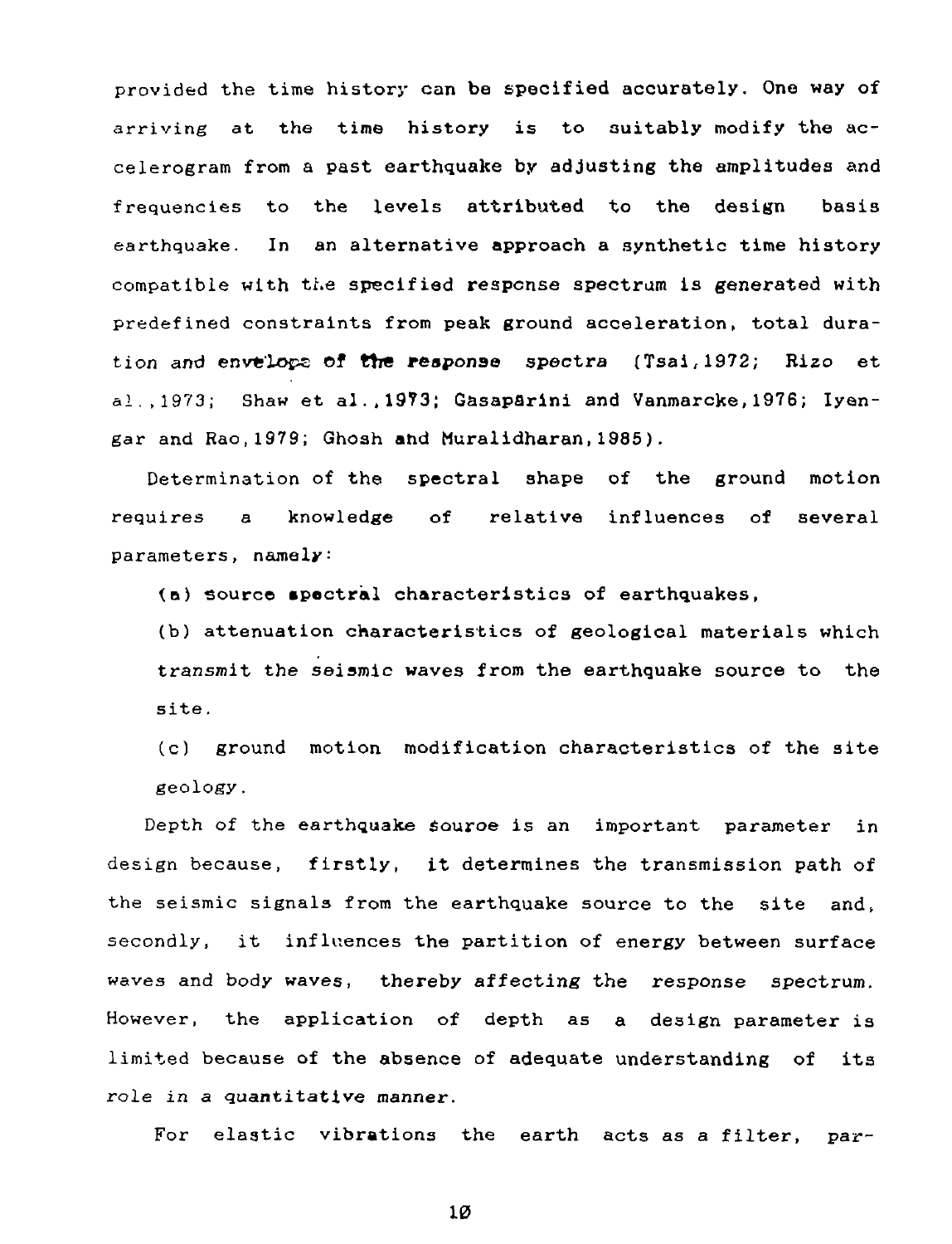ticularly for the high frequencies, so that the high frequency content of the seismic disturbance decreases as the recording station moves away from the source. It is possible to derive frequency dependent distance scaling laws, which govern the frequency filtering effects of the earth, provided adequate ground motion time histories from strong earthquakes have been recorded in the region (King and Hays,1977).

Attenuation characteristics of the medium play a very important role in the evaluation of ground motion parameters. The most suitable procedure for defining the seismic attenuation of an area is to use a set of strong motion records with adequate allowance for site geology (Schnable and Seed,1973, Schnable et al.,1972). Isoseismal maps from past earthquakes prove helpful in specifying the attenuation law when accelerograms are not available (Howell and Schultz, 1975; Trifunac and Brady,1975; Murphy and O'Brien, 1977; Kaila and Sarkar, 1977).

Physical properties beneath the site modify the amplitude level and spectral composition of the ground motion significantly. Structures founded on unconsolidated material are frequently damaged by ground shaking. Buildings having a certain natural period suffer more damage from ground shaking when located on geological materials having similar characteristic periods because of the resonance phenomenon, where local geological material amplifies the ground motion in a period range that close to the natural period of the structure. When the unconsolidated material underlying a site modifies the seismic input, the amplitude of the surface ground motion increases in a narrow frequency band and decreases for the other frequencies. The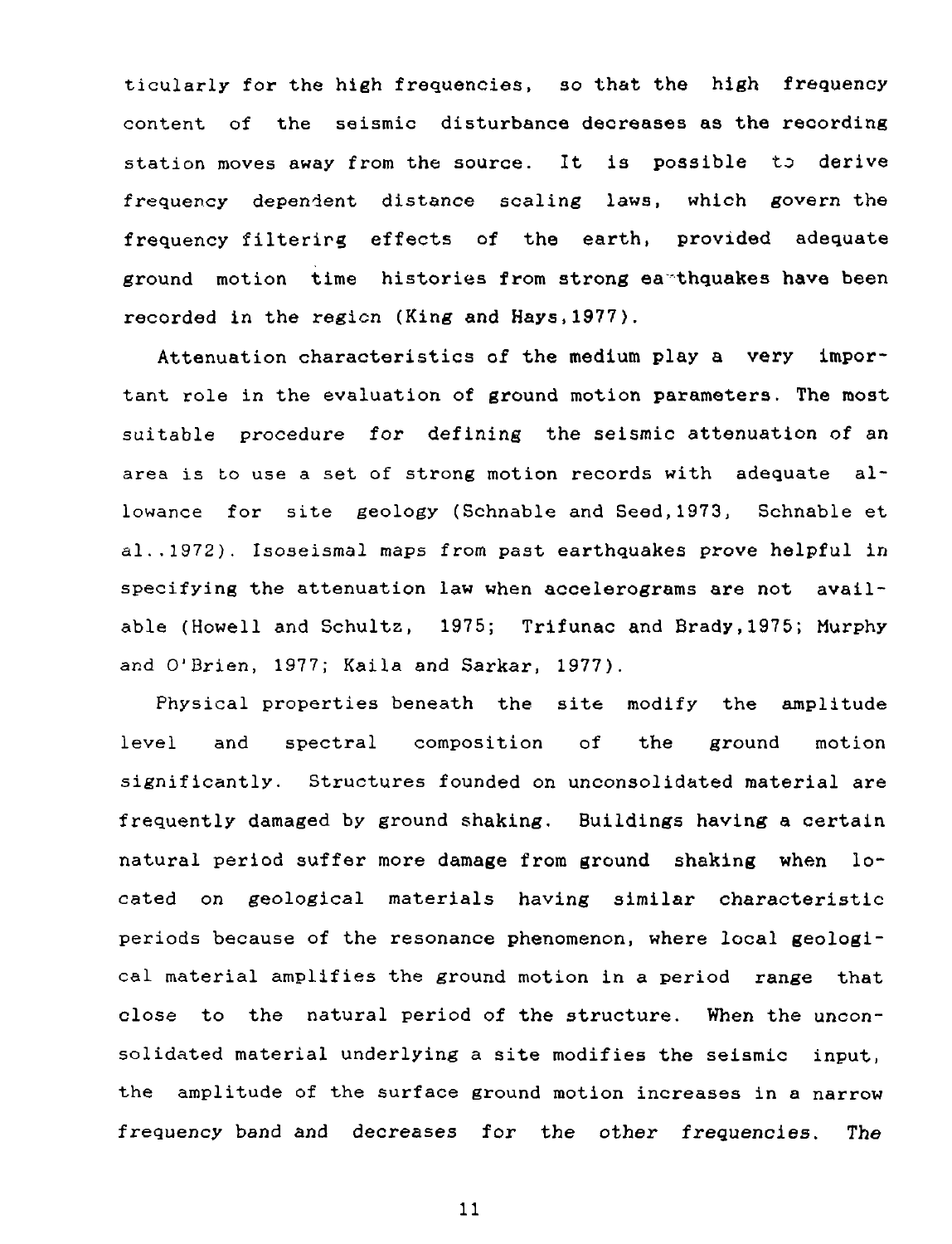amplitude of the amplified ground motion depends on a number of factors,e.g. shear velocity, density, damping, thickness of the layer, water content and geometry of the boundaries of the unconsolidated deposits. For the long duration high strain ground motions non linear effects also become important. The general effects of nonlinear behaviour are to decrease amplification level (relative to what would have occurred during a linear behaviour) and to lengthen the characteristic period. At low strain levels unconsolidated materials respond in a manner close to that predicted by the theory of elastic wave propagation. In strata above the base rock the seismic waves in the free field are amplified or attenuated depending on the frequency transfer characteristics of the strata and the the strain level of the vibration. Thus the response spectra of accelerograms obtained at the surface and base rock at the same site have different frequency characteristics.

One of the two alternative approaches described below is adopted for arriving at the response spectra for aseismic design.

#### 2.1.2. SITE-DEPENDENT RESPONSE SPECTRA

Site-depereent response spectra are developed from strong motion time histories recorded at the site, or areas of similar seismic, geological and soil conditions by giving due consideration to site area absorption characteristics and the source mechanisms of the earthquakes affecting the site. Usually, actual earthquake records are obtained from ground motions of intensities lower than those defined for the S2 level event (and some- $\cdot$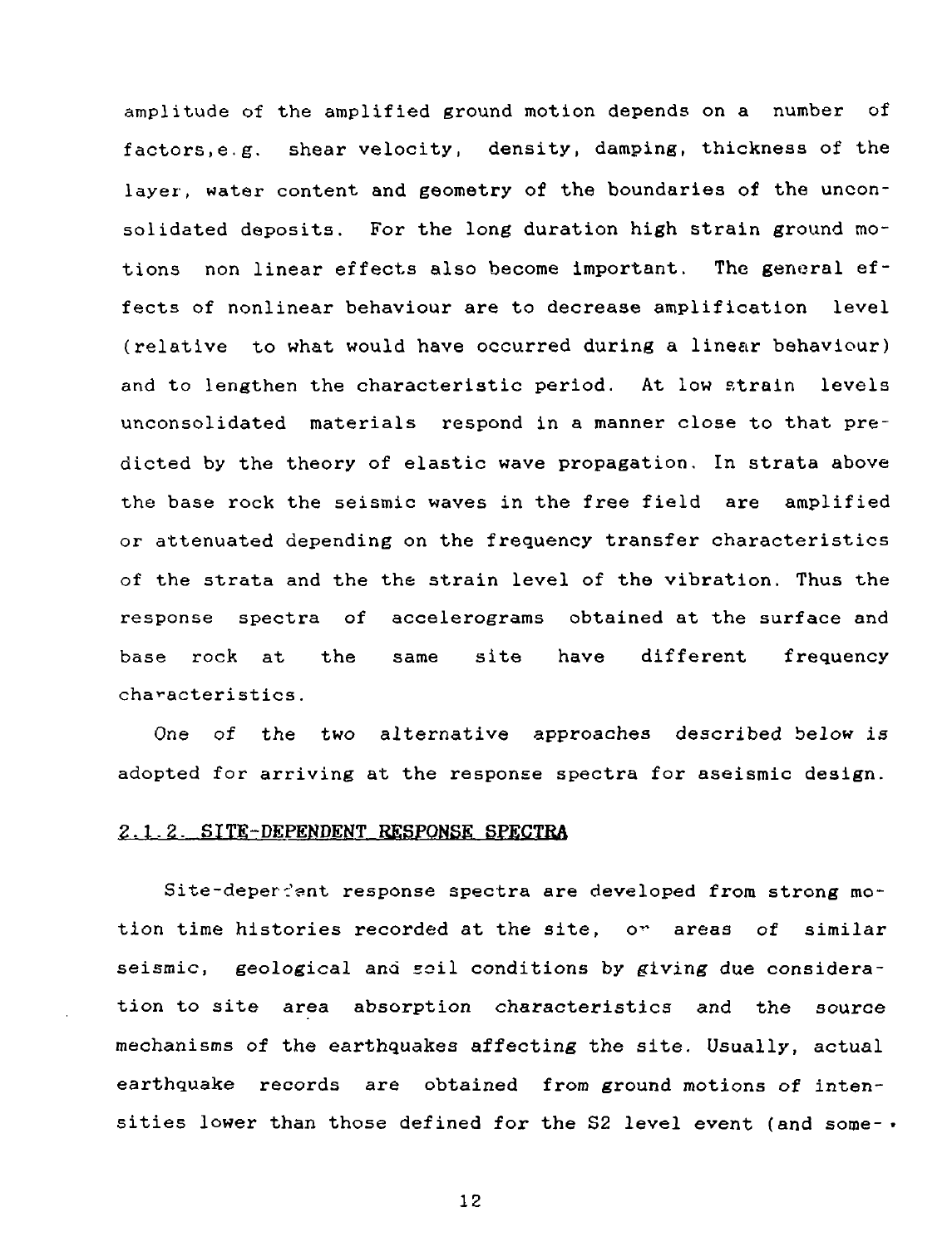times even for SI). This calls for certain modification in the spectra of the available time histories to account for the change in frequency characteristics associated with a higher strain level of ground motion before they can be adopted in design.

#### 2.1.3. **STANDARD RESPONSE SPECTRA**

Generalized response spectral shapes with relatively smooth characteristics have been defined for application in regions where it is not possible to derive site-dependent response spectra. These spectra have been obtained by combining a set of response spectra derived from recorded earthquakes. These spectral shapes are used with appropriate scaling of the corresponding ground motion parameter (acceleration, velocity or displacement). Housner (1959) had produced a standard response spectral shape based on the ground acceleration values of four major and well recorded earthquakes, namely: the 1934 and 1940 imperial valley earthquakes (magnitudes 6.5 and 7.0 respectively), the 1949 Puget Sound earthquake (magnitude 7.1) and the 1952 Kern county earthquake (magnitude 7.7). A larger ensemble of accelerograms was later on used by Blume et al.(1973) to arrive at standard response spectra. These spectra became popular as WASH-1254 (or USAEC) response spectra. The earthquakes used in the derivation of these spectra had been recorded in the distance range 6 to 56 kms under varying site conditions (soil, rock etc.). In another technique Newmark and Hall(1969) related the response spectrum for a specified damping value to the peak values of the ground motion parameters through certain amplifica-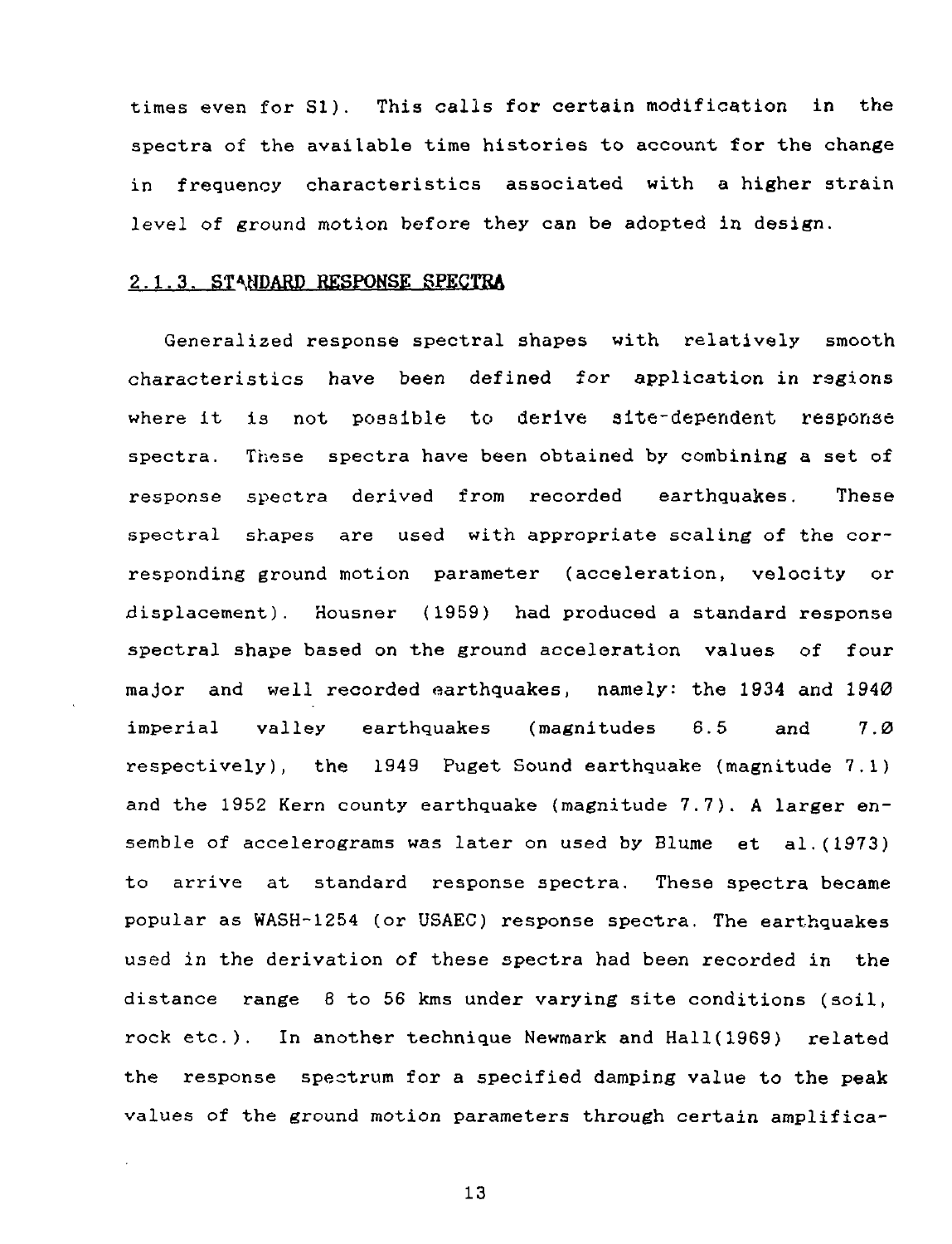tion factors. These factors were determined statistically from the response spectra of the 1940 Imperial valley earthquake. The standard response spectra of the Regulatory guide 1.60 (USAEC,1973) are based on this approach.

#### **2.1.4. VERTICAL AND HORIZONTAL MOTIONS**

It has been observed that vertical peak ground acceleration is approximately equivalent to the horizontal peak ground acceleration when fault movement has a large vertical component. On the average vertical peak ground acceleration is about two thirds of the peak horizontal ground acceleration, when fault movement is primarily horizontal. Same procedures are valid for evaluating the design response spectra for the horizontal and vertical directions, provided the corresponding time histories are used in computations. If specific information on the components of peak ground is not available, a ratio of the peak acceleration in the vertical direction to that in the horizontal direction in the range 1/2 to 2/3 has been suggested by the IAEA (1979a). It should, however, be noted that the scatter in the ratio of the two components is fairly large. For a set of eighteen earthquake records obtained from several earthquakes on rock sites, the ratio (Av/Ah), where Av and Ah represent the vertical and the horizontal peak ground accelerations respectively, has shown a ratio of  $0.5$  with a standard deviation of  $0.22$  (Ghosh et al.,1986). A direct implication of this observation is that the vertical peak ground acceleration cannot form the basis of arriving at the horizontal peak ground acceleration on the basis of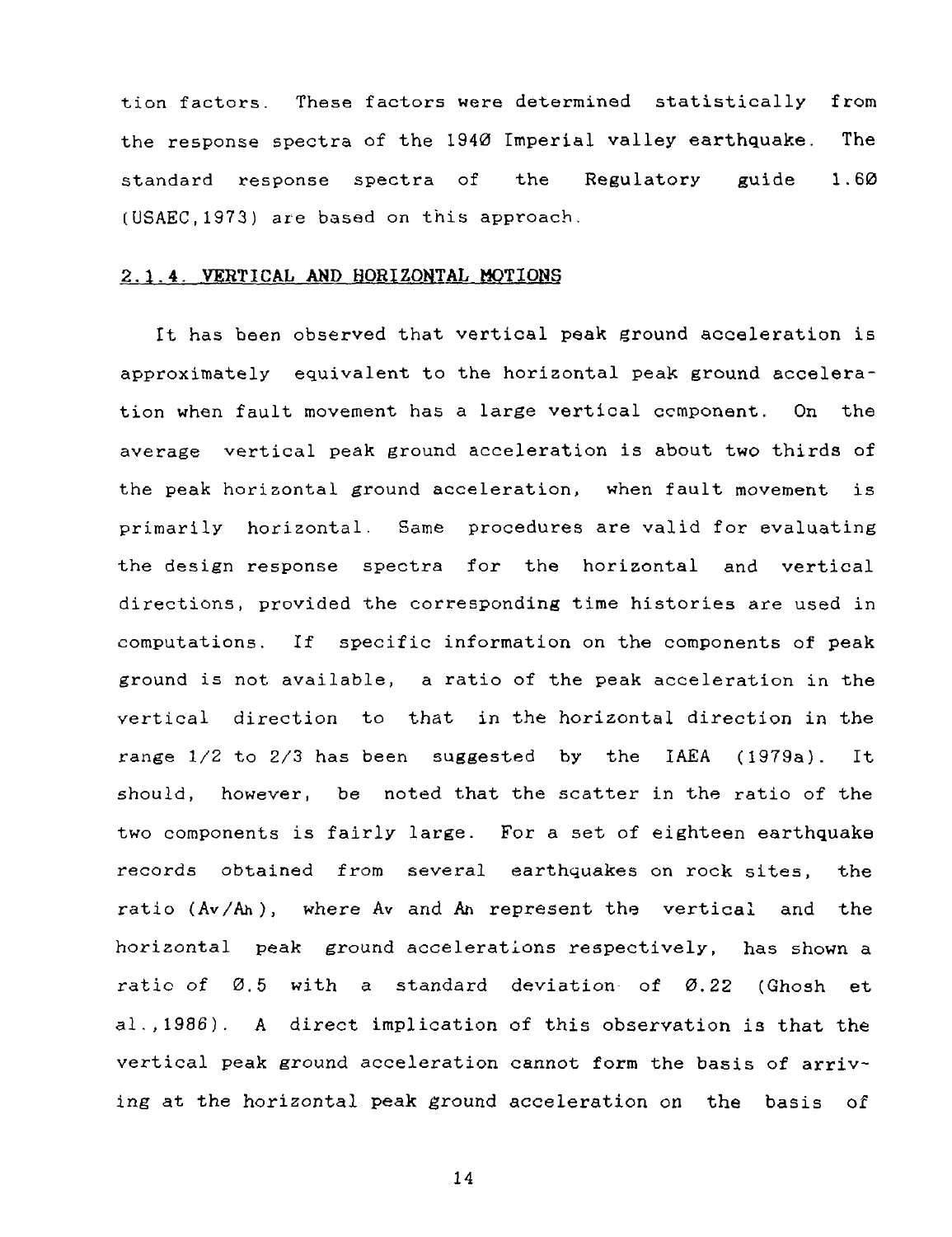this factor.

#### 3. EVALUATING DESIGN BASIS **VIBRATORY GROUND MOTIONS**

Evaluation of the design basis vibratory ground motions requires arriving at response spectra and time histories of earthquakes against which the structures are required to be aseismically designed. Depending on the available data base two different approaches of evaluation are in vogue today. One is based on purely probabilistic methods while the other combines the probabilistic methods with seismotectonic considerations related to the known (and unknown) geological structures on the one hand and and the earthquake history of the region on the other. In both cases the aim is to estimate the level of ground motion that has an acceptably low probability of being exceeded at the site during the useful life of the structures.

## 3.1. PROBABILISTIC **APPROACH**

The purely probabilistic approach has been considered more suitable for the SI (or the OBE) level ground motion, which is normally based on an event likely to occur once during the operating life of the nuclear power plant. For the S2 level motion, which determines the ultimate safety of the structures, it is desirable that all possible earthquake sources are considered, and an event (or a combination of events) having recurrence intervals of over several thousand years is chosen. Probabilistic evaluation of earthquake ground motion is based on: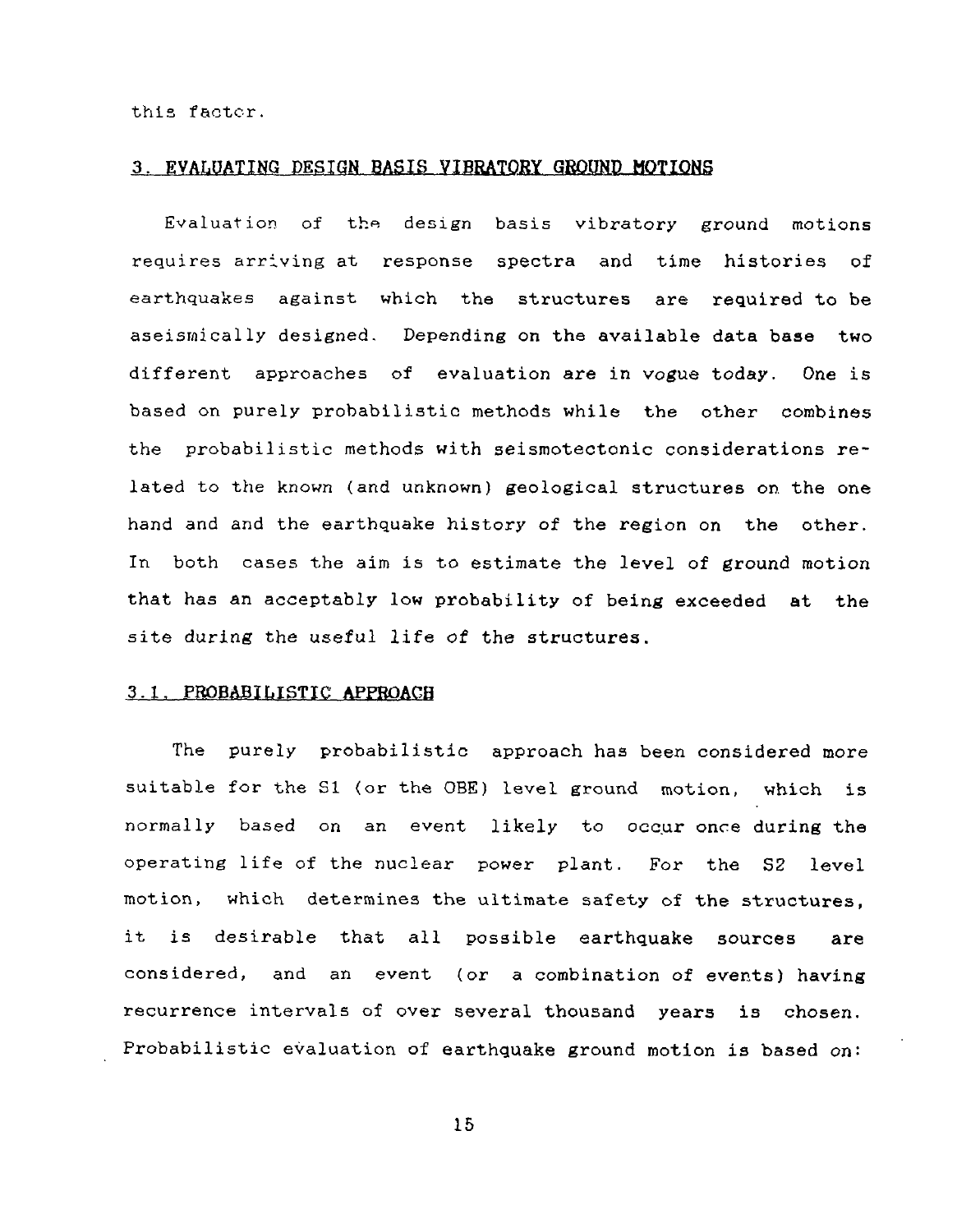(a) Earthquake history of the region,

(b) data on intensity of ground motion from historical earthquakes experienced in the region, and

(c)an acceptable probabilistic model to describe the phenomenon of earthquake occurrence in the region.

Generally a Poisson distribution model, characterized oy constancy of the occurrence rate and independence between two successive earthquakes, is used (see Lomnita,19"6). Though global earthquake frequencies can be fitted into such a model, there are difficulties in its application to regional data. Availability of regional earthquake data is usually much too limited to construct a model and test its validity over very long intervals on a regional basis. For this reason a probabilistic approach has been recommended only for estimating the SI level motion. Probabilistic considerations may be used for estimating the S2 level motion only when, combined with seismotectonic considerations. A schematic diagram for estimating design basis vibratory ground motions using a probabilistic approach is illustrated in Figure 3. The probability,  $P(a)$  of a certain specified value  $a$  of the ground motion parameter being exceeded during the life time of the structures at the site is computed by evaluating the integral: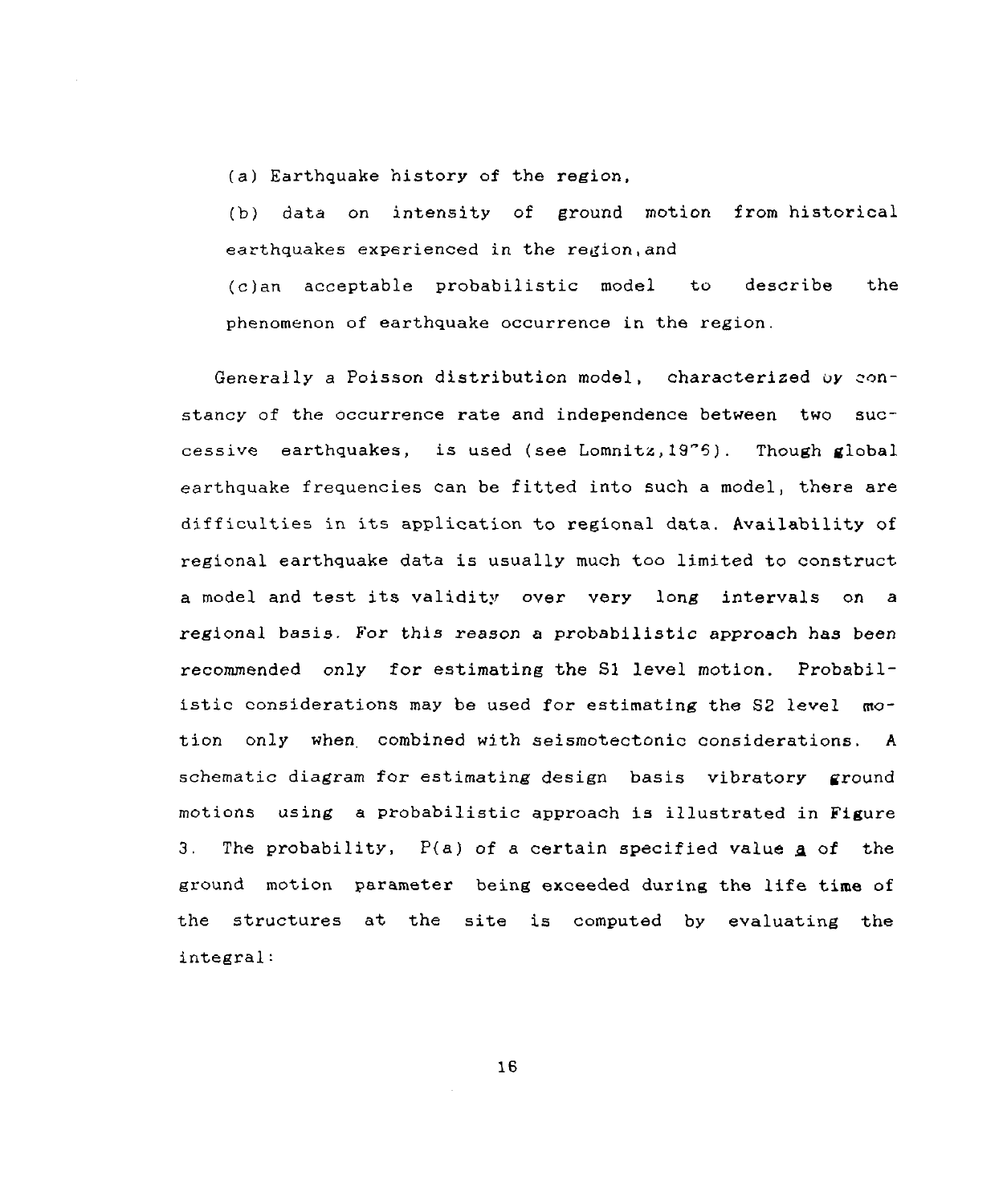$$
M = M_{max} S = S_{max}
$$
\n
$$
\int_{P(a)}^{\infty} \int_{J}^{B} P_1(M) P_2(S, M) dM dS \dots (1)
$$
\n
$$
M = M_0 S = a
$$

Here Pi(M) is the probability that an earthquake of magnitude M occurs in the region during the operating life time of the power plant and P2(S,M) is the probability that the corresponding ground motion parameter exceeds the value S. Mo is the magnitude of that earthquake, which can be considered of little consequence as far as engineering structures are concerned. Evaluation of this integral assumes an accurate knowledge of the location and frequencies of earthquakes of different magnitudes affecting the site during the life time of the nuclear power plant, a mathematical relationship between earthquake magnitude and the ground motion parameter and an attenuation law to convert the ground motion (acceleration, velocity or displacement) in the epicentrai region to that at the site. The exceedance probability computed from equation (1) is related to return period T of the causative event through the relation:

$$
T(a) = -L/l
$$
oge $[1.0-P(a)]$ ............(2)

where L is the life time of the structure in years. (see Lomnitz, 1976). The results of such an evaluation may be presented in the form of a return period v/s peak ground acceleration at a specified site (see Figure 4).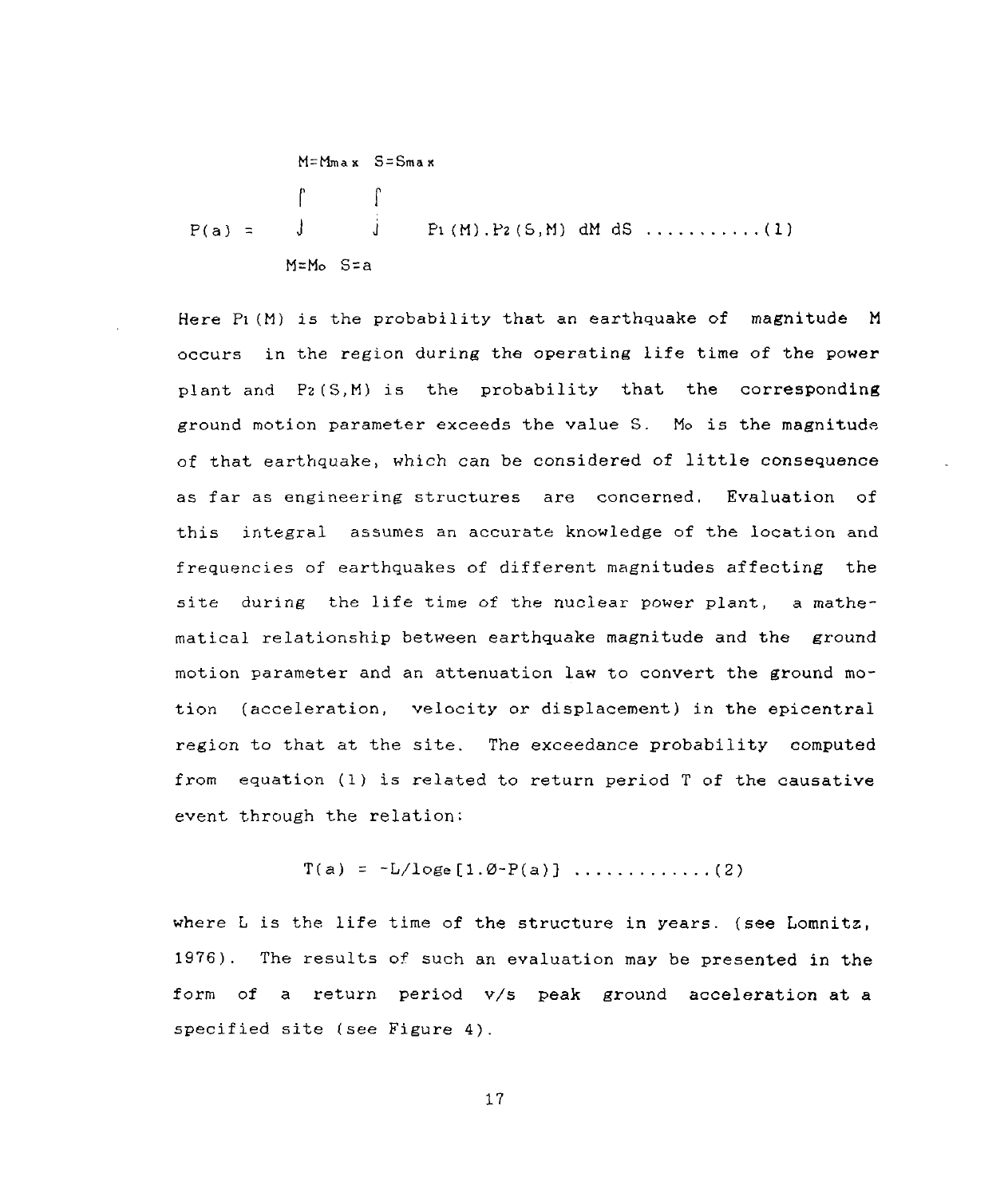#### 3.2. DETERMINISTIC APPROACH

The 52-level ground motion corresponds directly to the ultimate safety of the structures at the site, because it represents the maximum level of ground motion which is used in design and is that level of ground motion which has a very low probability of being exceeded. Its estimates have, therefore, to be based on the maximum earthquake potential of the region. 10 CFR 100- Appendix A (USNRC.1980) had outlined the investigations to be carried out for estimating the SSE level ground motion (which corresponds to the S2-level ground motion), and had recommended the use of a deterministic approach for converting the maximum earthquake potential associated with the site into the corresponding ground motion parameter. In this approach mathematical relationships between several fault parameters (e.g. length, width, rate of movement etc.) are related to the magnitude of the maximum credible earthquake associated with a fault (see Chinnery ,1969). A value is then assigned to each of the ground motion parameters on the basis of the magnitude of the maximum credible earthquake. Application of this approach requires reliable data base containing records of past earthquakes, and faults should have been investigated in detail to allow estimation of the maximum earthquake potential of the region in a this manner.

#### 3.3. THE SEISMOTECTONIC APPROACH

Inadequacy of the data set required for constructing the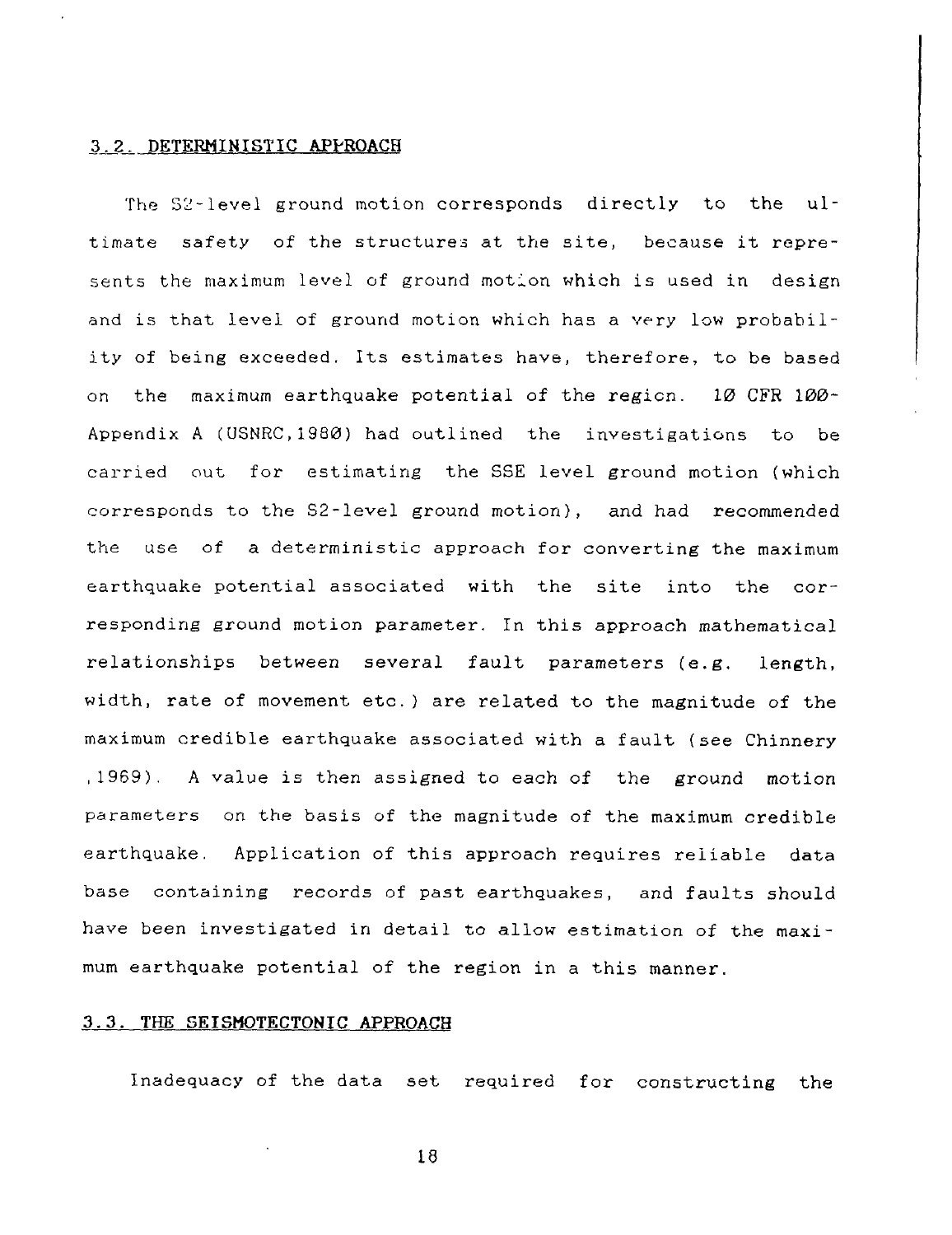models describing regional earthquake occurrence do not permit estimation of design basis ground motion parameters, S2 or SI level, very accurately. Available information on the regional geology and tectonics have, therefore, to be combined with statistical procedures to improve upon the estimates in order to provide for a reasonable degree of conservatism. For this purpose the region around the site is divided into smaller units, called tectonic provinces, which are characterized by relative similarity of geological and structural features, and maximum earthquake potential of each such unit is assessed on tectonic considerations. Implementation of the seismotectonic approach requires the use of some basic entities, namely:

#### 3.3.1. TECTONIC STRUCTURE

A large scale dislocation or distortion within the earth's crust extending over several kilometers.

#### 3.3.2. TECTONIC PROVINCE

A contiguous geographical region characterized by a relative consistency of geological features contained therein.

#### 3.3.3. FAULT

A tectonic structure along which differential slippage of the adjacent earth materials has occurred parallel to the fracture plane.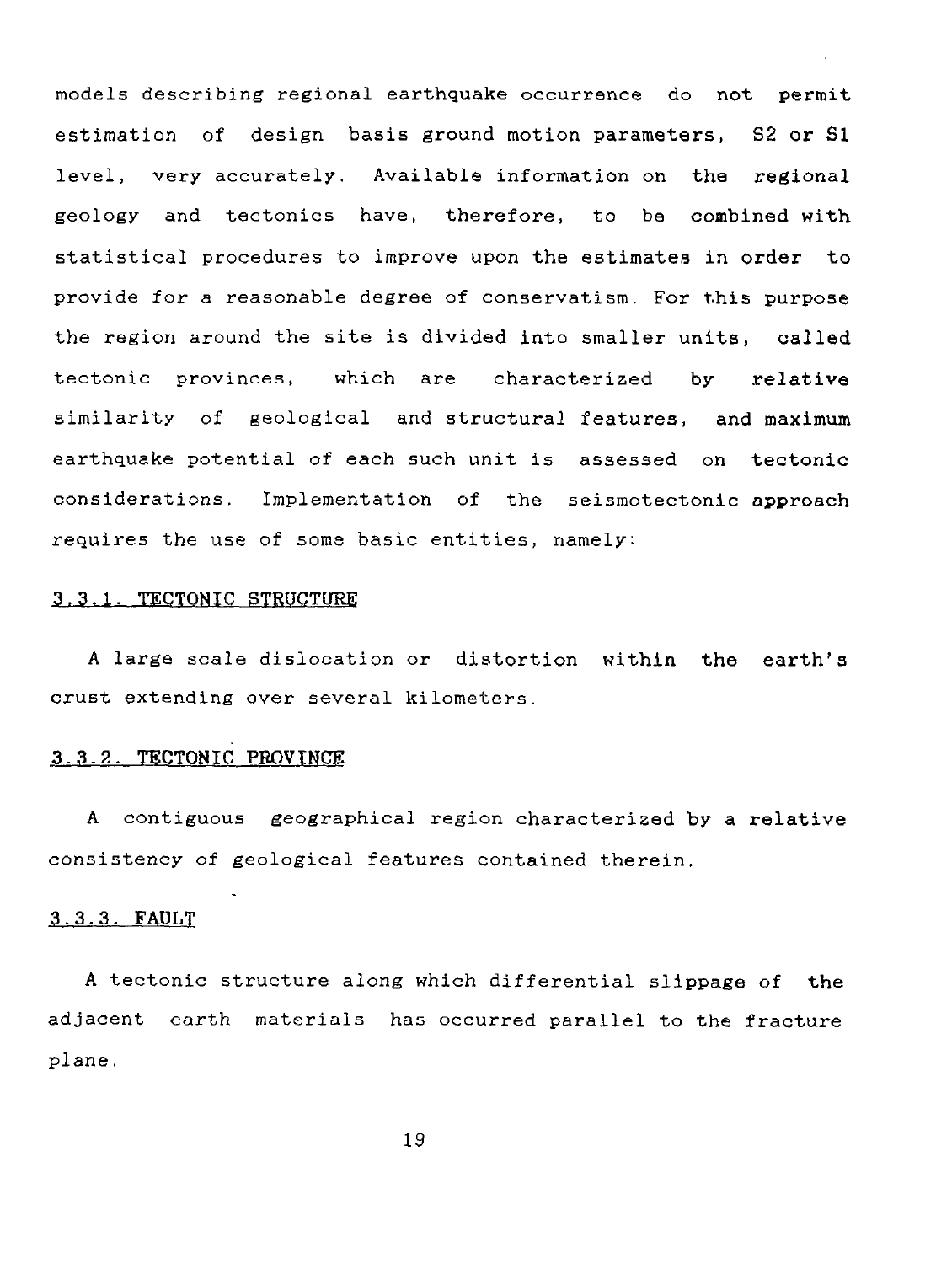#### 3.3.4. CAPABLK FADLT

A fault which has exhibited one or more of the following properties:

(i) Movement at or near the ground surface within the past 35,000 years or movements of recurring nature within the past 500,000 years.

(ii) Macroseismicity instrumentally determined with records of sufficient precision to demonstrate a direct relationship with the fault.

(iii) A structural relationship to a capable fault according to the two characteristics given above such that movement on one could be reasonably expected to be accompanied by the movement on the other.

Evaluation of design basis ground motion parameters in a seismotectonic approach is carried out on the basis of the maximum earthquake potential associated with the tectonic province in which the site is located, and the adjoining tectonic provinces. The maximum earthquake potential inside each seismotectonic province associated with specific tectonic structures or floating earthquakes, which could not be associated with particular tectonic structures, is evaluated. For the tectonic province, in which the site lies, the maximum earthquake potential associated with each tectonic structure is moved to an appropriate location on the structure closest to the site. The maximum floating earthquake potential is assumed to occur at a certain distance from the site. This distance is determined on the basis of inves-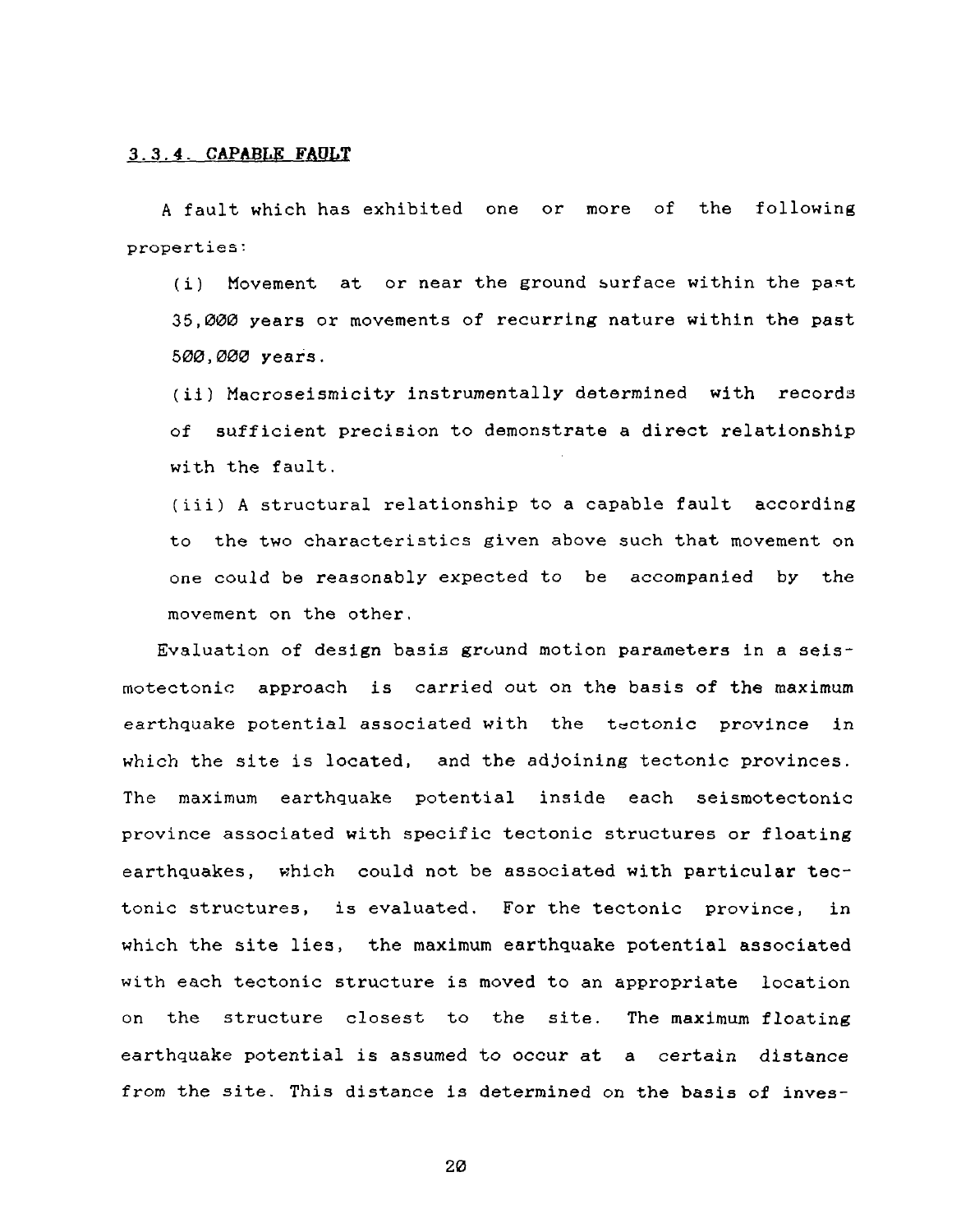tigations carried out to ensure that within this distance the possibility of active tectonic structures may be ruled out. Further, maximum earthquake potential (of both the above types) of the seismotectonic provinces adjacent to that of the site is assumed to be located at the boundaries of these provinces closest to the site.

#### 3.4. DEFINING DESIGN BASIS GROOND MOTIONS

For defining the design basis ground motions, a circular area of about 300 kilometres radius around the site isinvestigated. To begin with the following data are collected and examined, depending on availability:

#### (A) SEISMOLOGICAL DATA:

(i) Dates, origin times, magnitudes/intensities and hyrocentral parameters of past earthquakes including data on microearthquakes (earthquakes of magnitude less than 3 are called microearthquakes),

(ii) seismic velocity structures (crustal velocities as a function of depth for the compressional and shear waves),

(iii) strong motion earthquake records/ isoseismal maps from the site region, and other similar areas,

#### (B) GEOLOGICAL DATA:

(i) Characteristics of ground in terms of the lithological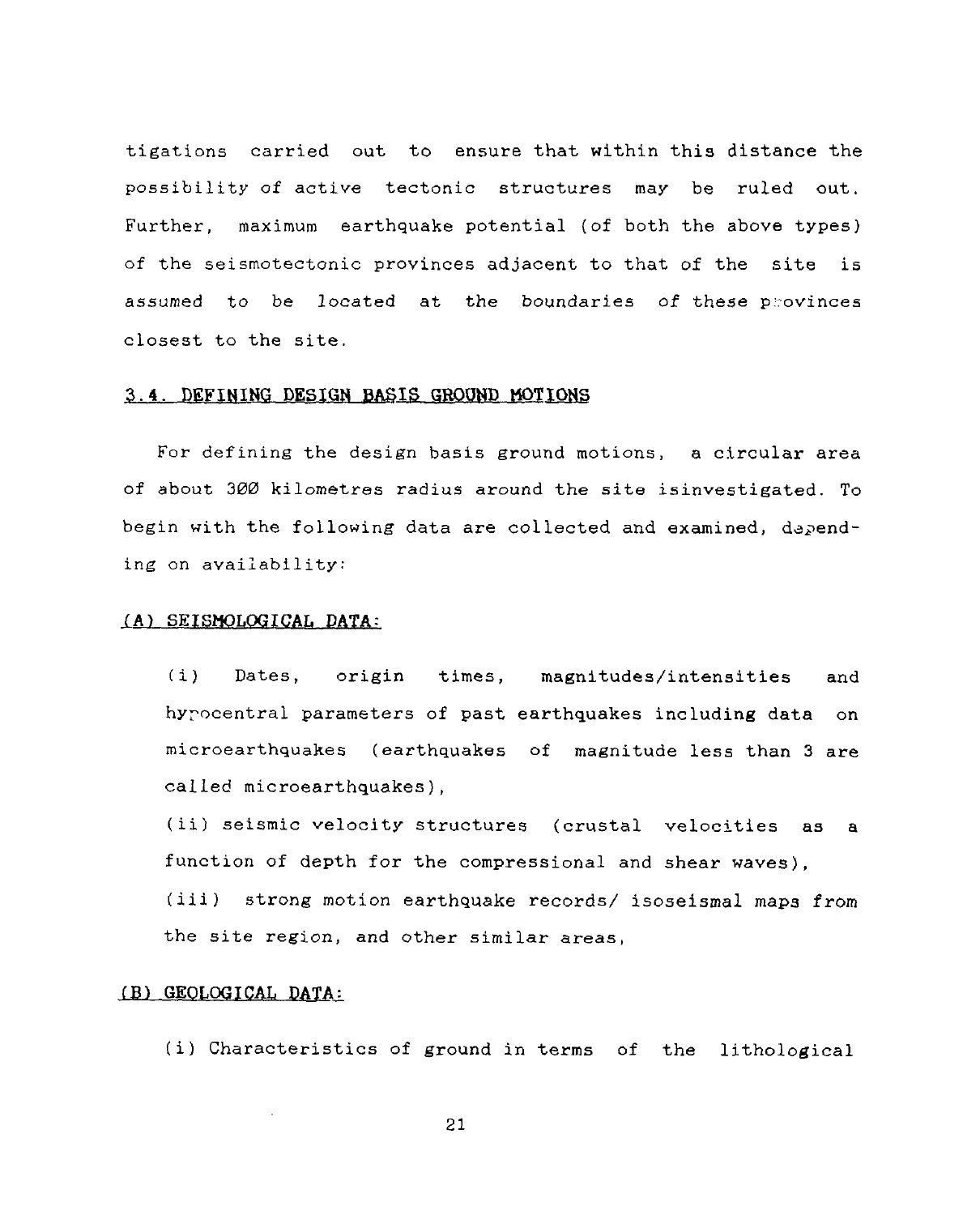units,e.g. crystalline, volcanic, sedimentary, alluvial etc., (ii) stratigraphic details.e.g. superposition and extent and age of various stratigraphic units,

(ii) age of sediments,

(iv) subsurface characteristics,

(v) tectonic structure details with descriptions of lineaments, faults, suspected faults etc.

(vi) evidence for (or against surface faulting) from past earthquakes (see Bonila,1975).

#### (C) GEOPHYSICAL DATA:

(i) Obseryations on horizontal and vertical ground movements,

- (ii) Gravity anomalies,
- (iii) Magnetic anomalies,
- (iv) Hot springs and heat flow measurements.

#### (D) MAN INDUCED EVENTS:

- $(i)$  Reservoirs in the area,
- (ii) Mineral extraction activity,
- (iii) fluid injection details.

The adequacy of these data for the purpose of arriving at the earthquake design basis is then examined, taking into consideration the definitions and the roles of the design basis ground motions. The SI level motion is estimated on the basis of historical earthquakes, which have occurred in the region. It is es-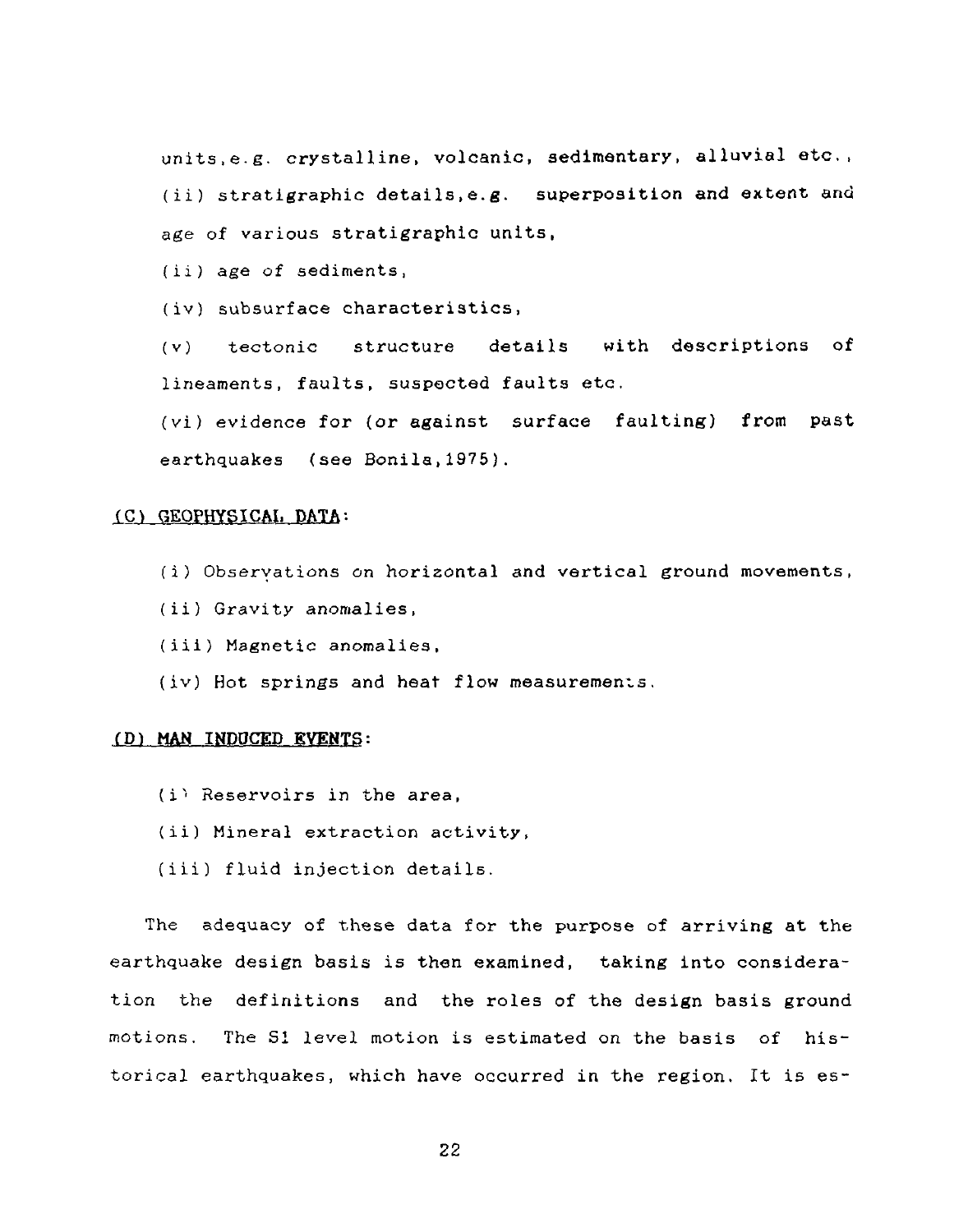timated as that level of ground motion at the site, which has a definite probability of not being exceeded (say once during the operating life of the nuclear power plant). A wholly probabilistic approach or a seismotectonic approach combined with the probabilistic approach may be used to estimate the SI level motion. The S2 level motion is to be estimated either wholly on the seismotectonic considerations or using a combined probabilistic cum seismotectonic approach. The SI and S2 level estimates form the basis of specifying the design response spectra and ground motion time histories. The statistical nature of the estimation process allows the determination of exceedance probability levels, which can be associated with specified values of SI and S2 and the ordinates of the corresponding response spectra. Depending on the seismic risk associated with a particular site, the uncertainties in the data base and the importance of the structures to be erected, the design basis may be fixed. For example, the mean value may be used for a site in a region of moderate seismicity risk conditions whereas  $M+*o*$  value ( $\sigma$  being the standard deviation) may be used for sites in regions of higher seismicity (see Blume et ai.,1973). More than one earthquake may have to be postulated for determining design basis, and these may produce maximum vibratory ground motion at the site at different frequencies. In such cases the design basis is to be specified as a combination {an envelope, Mean or M+ $\sigma$ ) of the response spectra for various damping coefficients. In that case each earthquake has to be described in terms of maximum intensity scale value or magnitude and distance from source to the site area. The evaluation procedure consists, broadly, of the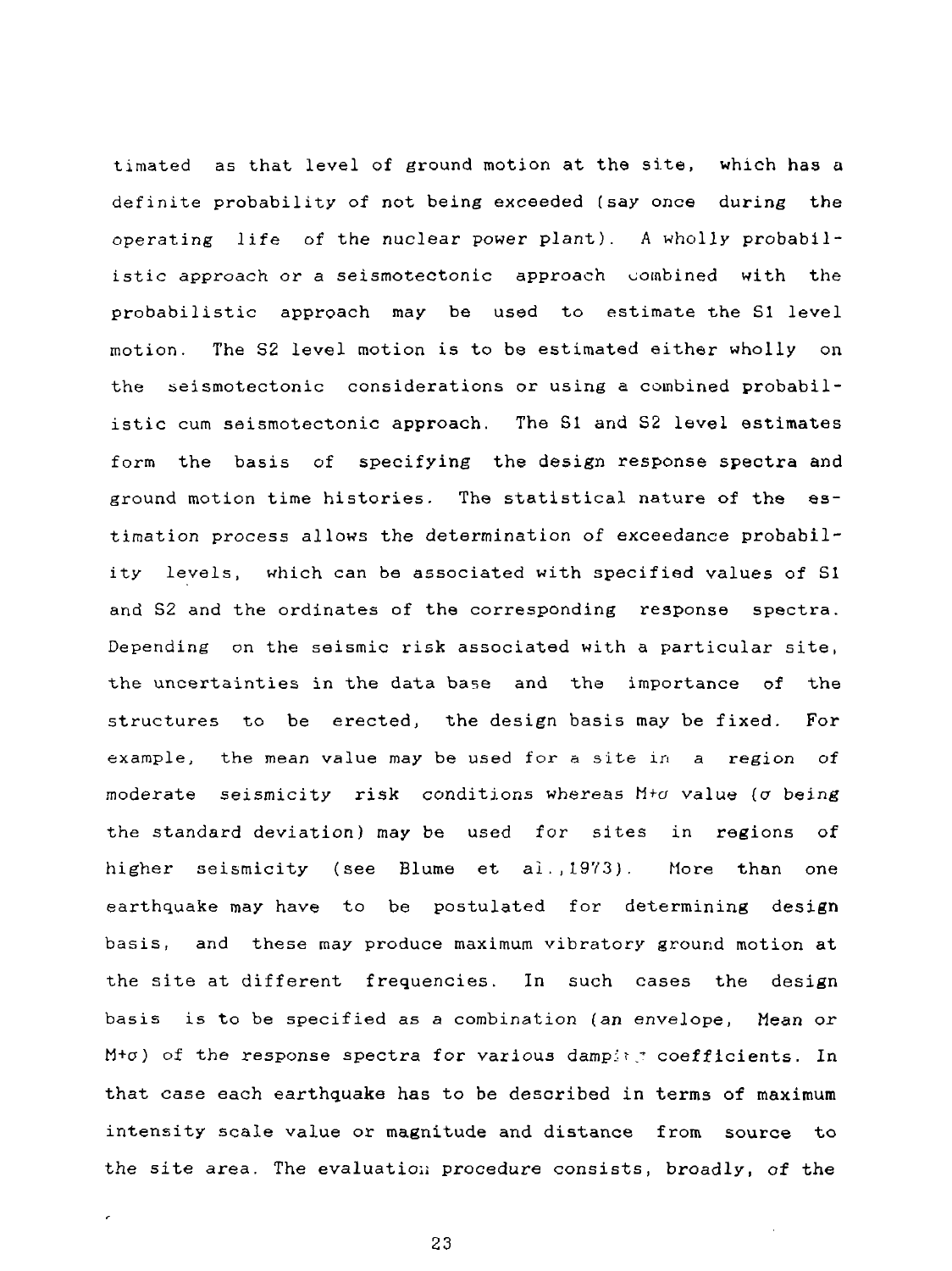following steps:

(1) A magnitude frequency relation and a maximum magnitude cut off is assumed for each tectonic unit (causative fault or a tectonic province).

(2) A seismic source model (point, line, area or volume source) is selected for each tectonic unit.

(3) An attenuation law for ground motions for paths between each tectonic unit and the site is assumed.

(4) Probability of exceeding tha specified value of a particular ground motion parameter is estimated for each site source combination.

(5) The probabilities of exceedance from all tectonic units are combined to arrive at final figures of the ground motion parameters.

Ground motion parameters (displacement, velocity or acceleration) at the site are estimated (at a predetermined confidence level) by incorporating the influences of all potential earthquake sources and site area characteristics. Analysis of these data should enable one to classify a site broadly into a low, moderate or high seismic risk site. Such a classification, then, can be used in the final specification of the design parameters.

#### **4. UPGRADING THE DATA BASE**

Construction sites for nuclear power plants are, generally, chosen in areas which are not apparently seismically active. This is mostly due to the fact that recorded earthquake data from the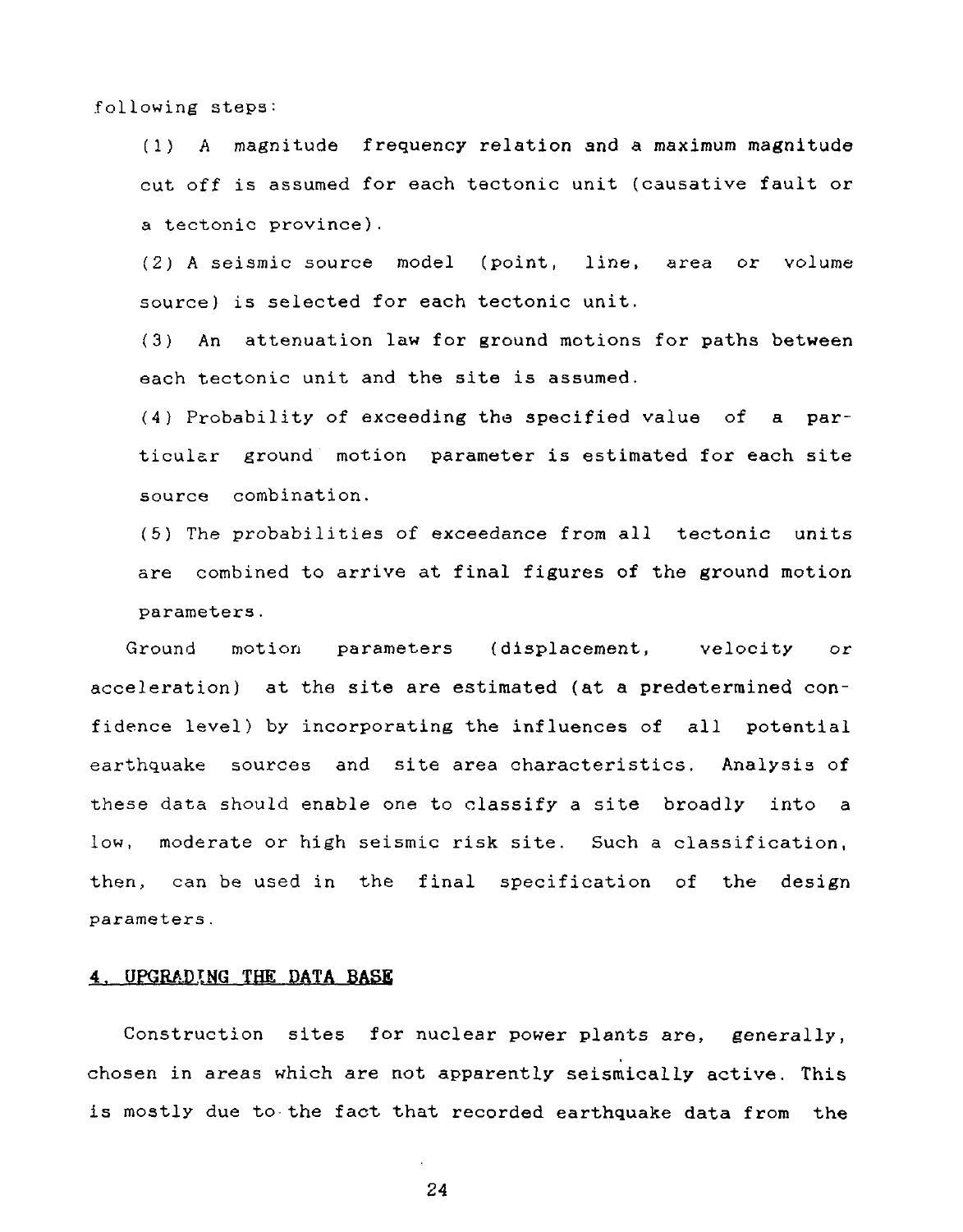region are sparse. By now it has become reasonably evident that no region on the globe can be taken as aseismic unless it has been proved so. The reason of absence of earthquake records could well be that there are no good seismographs in the area capable of recording commonly occurring earthquakes, and strong earthquakes may occur in the region, but at great time intervals. It is, therefore, desirable that as soon as a site is approved as reasonably acceptable the process of collecting data related with earthquake occurrence begins. The steps to acquire these data include:

#### 4.1. A MICROEARTHQUAKE NETWORK

The very first question which needs to be answered in a site evaluation programme is whether earthquakes were currently occurring in the site region. It is for this reason that a seismograph network to record microearthquakes occurring within a twenty five kilometers radius, and locate them accurately (preferably within ±1 kilometer) is installed as early as possible. Data for a period of two to three years should become available before making a final decision (see IAEA,1985).

#### 4.2. INTERPRETATION OF REMOTE SENSING DATA

Interpretation of landsat imageries (1:250,000 scale) to pick up all significant lineaments should be carried out independently. Areal photographs  $(1:25,000$  scale) of two or three diffrent dates should be examined to see any possible changes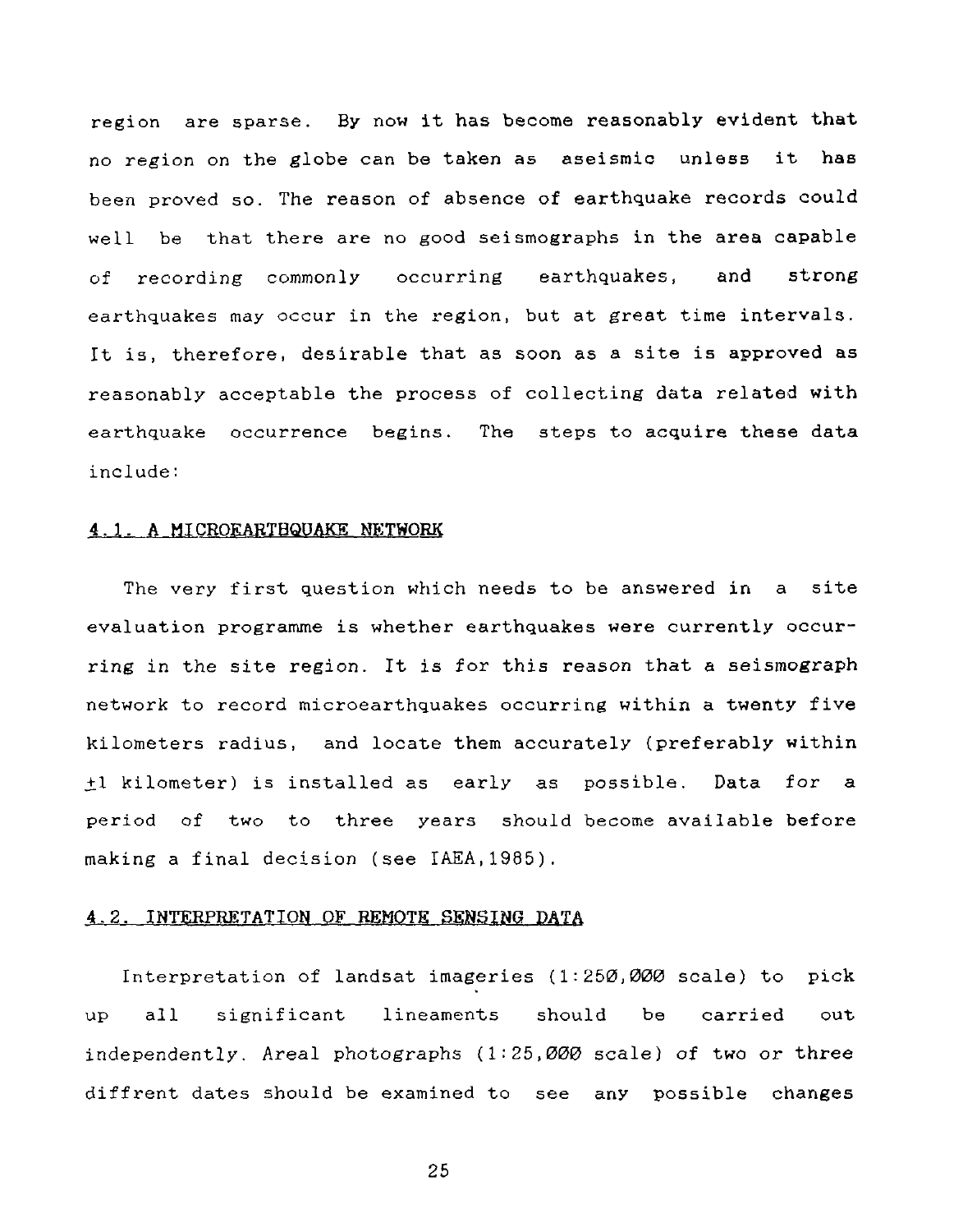that might have occurred due to fault movement in the area. Information from landsat imageries and areal photographs should be combined with geological maps to arrive at a coherent picture of the tectonic status of the region (McEldowney and Pascucci, 1979 ; Zall and Michael,1980).

#### 4.3. GROUND TROTH VERIFICATION

The tectonic features, which are suspected to be related with capable faults, must be verified on the basis of field checks by geologists. The evidence in favour of, or against, fault capabilty should be analysed in the light of the information collected from the field.

#### 5. LIMITATIONS OF DATA USED IN ASEISMIC DESIGN

It must be noted that aseismic design is based on the information contained in the data base and certain procedures, judgments and inferences are used to translate this information into design parameters. The assumptions underlying this translation, and limitations of the data must be kept in view while vital safety related decisions are made. In connection with a review of a Californian site Jerry Eton, a USGS seismologist, once stated:

" **It is hoped that this review will illustrate the tenuous nature of the scientific judgments that must be made, these judgments then serving** as **the body of 'fact' on which the engineering** design of the plant **will be based. The primary difficulty is that**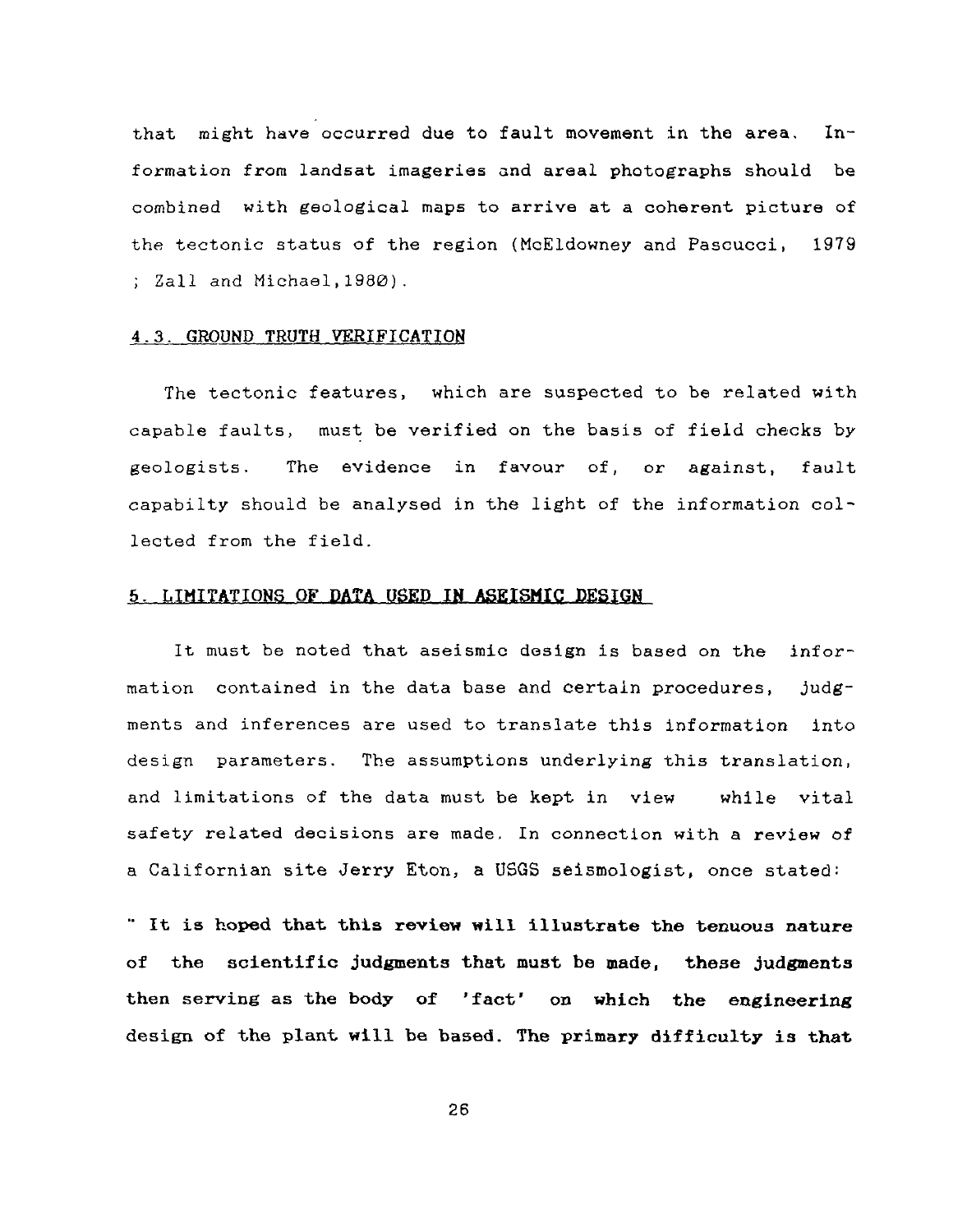**"the seismologist is called upon to make judgment that require large extrapolations beyond his professional experiences, and even beyond those of the science he serves. When such seismologi**cal **judgments are shorn of qualifications and condensed to a convenient statement** for **engineering guidance, they take on unwarranted** ring **of certainty that belies their shaky foundations. The** thread of responsibility is **broken at this step, the seismologist** believing **that he has handed it over to** the **engineer, who reasonably feels that it remains with the seismologist"** (cf. Meehan,1987).

The need of bridging the communication gap between the seismologist and the design engineer cannot be overemphasized. Sometimes, complications arise when expert opinion from outside is required while examining the information at hand, and to select from the possible alternative interpretations. The objective is to examine the collected information for its impact on design. Posing the problem to an expert to achieve the desired result is an important part of this activity. The response from an specialist confronted with a question on fault capability or magnitude of an earthquake may lead, though inadvertently, to incorect conclusions. It is, therefore, necessary to fully understand the position of the specialist on the issue under consideration, and the very basis of the position taken by him.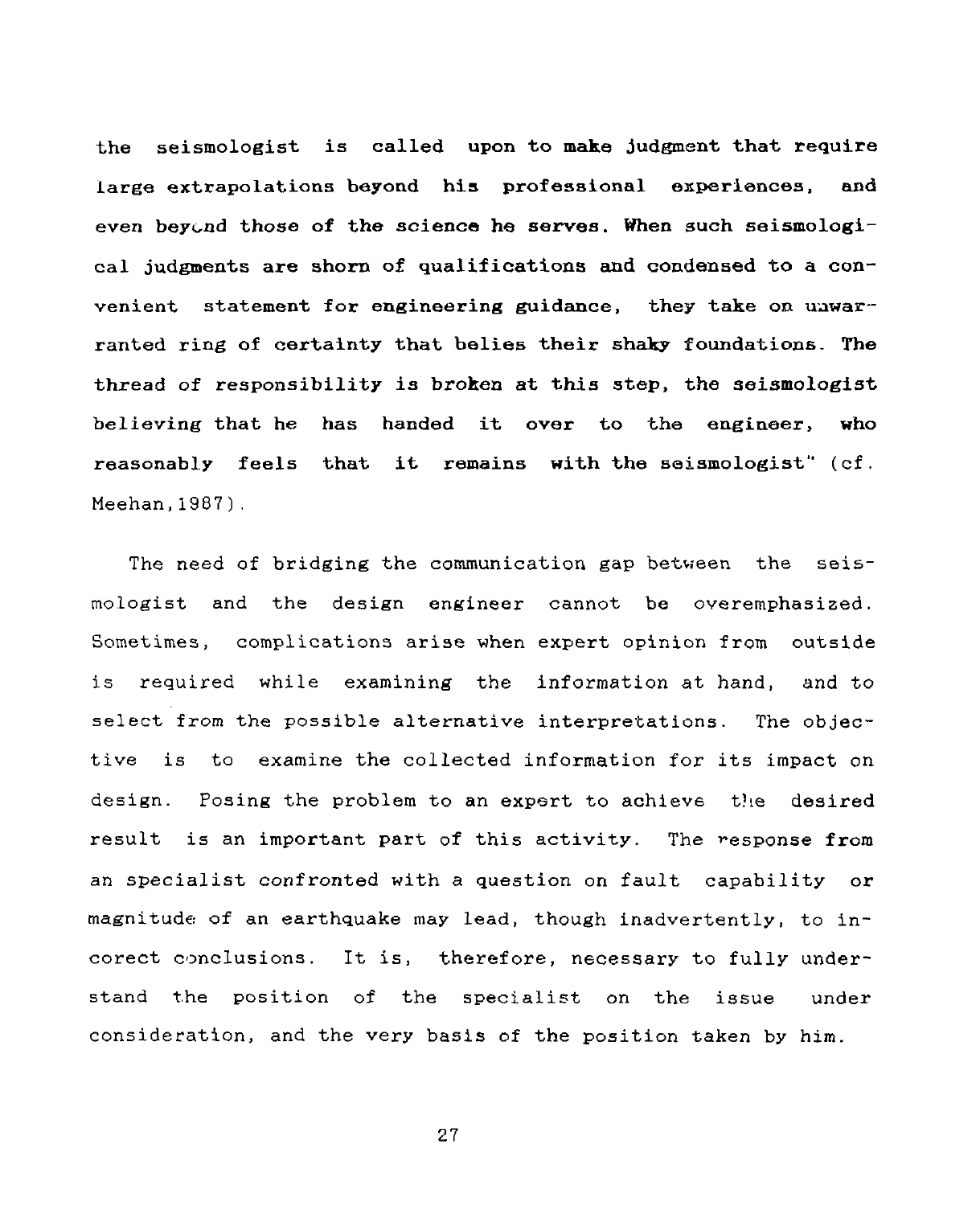#### 6. PROBLEMS OF REVIEW

Designing earthquake resistant structures is a multidisciplinary task requiring strong interaction between geologists, seismologists, engineers, administrators and reviewers. Collection of the data required for specifying the earthquake design basis is a lengthy task. The situation gets complicated on account of the variations in the data for the same event reported from different data sources. This is particularly so for the magnitudes/intensity of the historical earthquakes. Another area, where discrepancies occur are the geological and tectonic maps. Seismotectonic maps are not readily available, at least in India, where earthquake monitoring and geological mapping come under the purview of different agencies (IMD and GSI respectively). Seismotectonic maps for any site evaluation programme are to be prepared by superimposing information from different sources, using data of varying accuracy. Technological advances in acquisition and processing of remote sensing data, field geology and monitoring techniques have made it possible to find the answers of several questions related to fault capability, but that may not be within the the reach of the site evaluation team. (It may be existing in research institutions, and it might well be possible to take advantage of the development in a specific case). The codes and guides in any discipline, which normally reflect the existing state of the art lay heavy responsibility on the authors of site evaluation reports on the one hand and on the reviewers on the other. It is. therefore, necessary that a code of practice is adopted for the entire exercise including the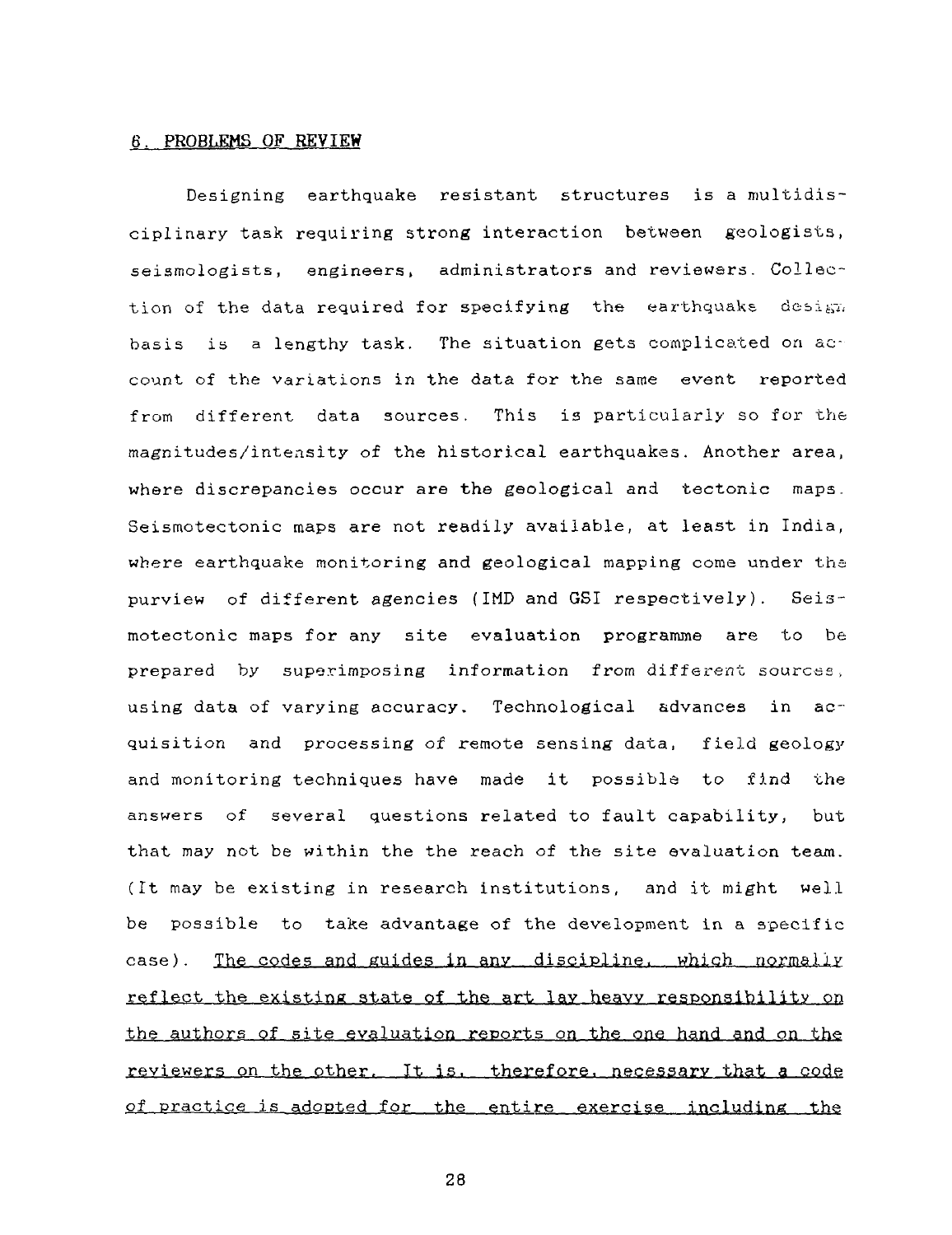review.

Earthquake design parameters are normally derived by using a forward process where one step-follows the 'her. The review process is slightly different. If examination of every bit of information is undertaken, then the chances of the reviewer being fully satisfied are remote even if a voluminous report is presented for the review. Moreover, during the review it would be hardly possible to muster enough time and resources to go through the review exercise that way. A different approach has, therefore, to be chosen. One would look for specific information in the report, so as to establish the adequacy of the recommendations. This will need those facts (maps, numbers, formulae etc.) which were used in the report in arriving at vital decisions. It is, therefore, necessary that all such information is placed within the report before it is placed in front of the reviewer. If this practice is not followed, the review will not produce the desired results. Before placing the report in front of an independent reviewer, it is desirable that a preliminary inhouse review is carried out. For carrying out the preliminary review, the authors may be requested to answer the questions given in APPENDIX A. This will help the independent reviewers as well as a generalist involved in decision making, and establish a sound communication channel between the different parties including the regulatory body. This approach aims at establishing the quality of both.the site investigations and the review process. Safety against impending earthquake haaard can be best demonstrated by first ensuring that the laid down procedures have been followed all through, from the site evaluation to the design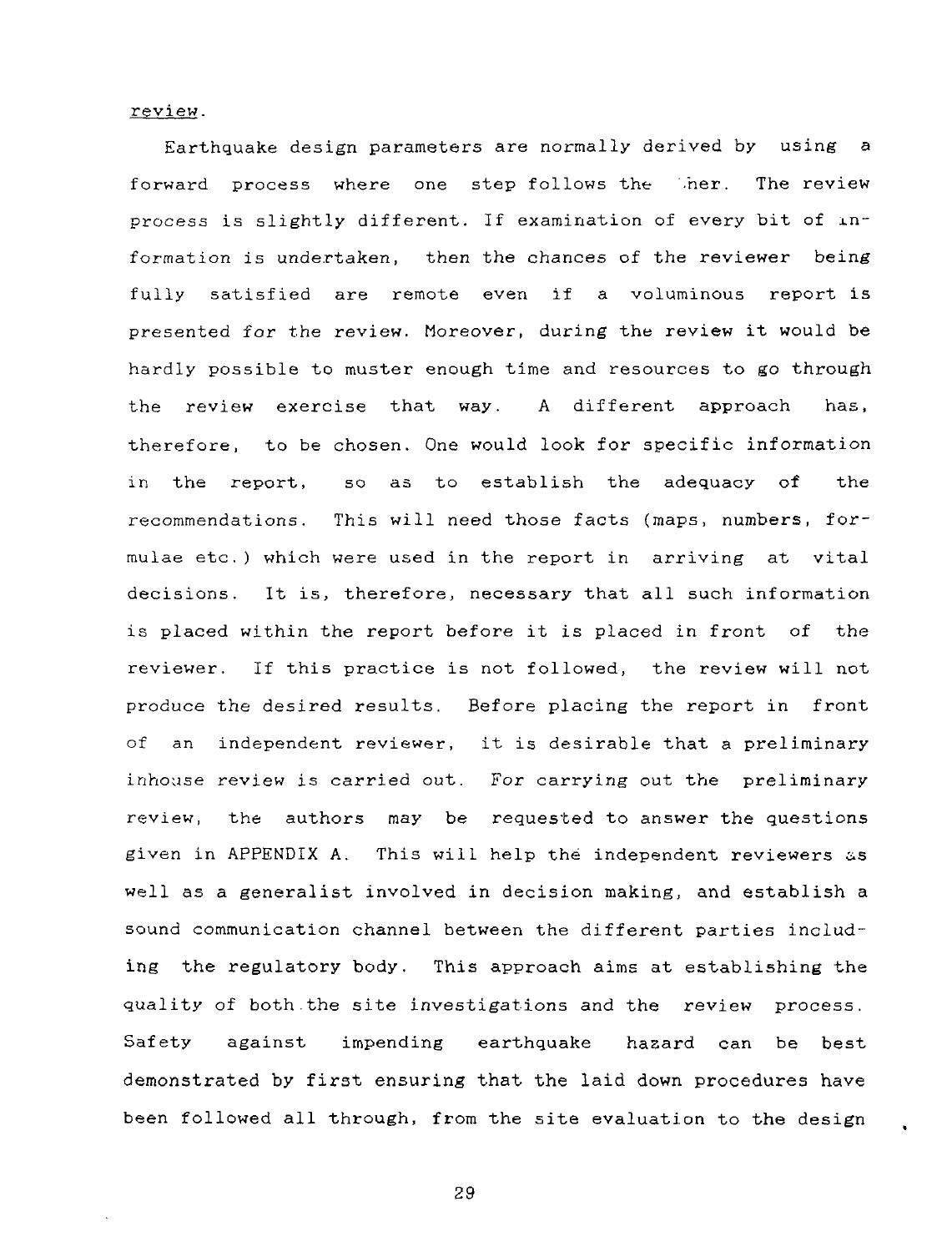and operation stage, and then that implications of all the collected information have been accommodated in design.

Increased public awareness, which has resulted largely due to the chain of catastrophes (not necessarily earthquake related) the world over, has placed additional responsibility on those involved in earthquake risk assignments. This is because the issue is related with public safety.A post accident analysis of the accident in the Chernobyl reactor has indicated that the accident was caused by violation of procedures. It is therefore absolutely necessary that once procedures have been laid down to carry out any saftey related investigations, they should be strictly followed at all stages. Only then safety against the impending hazard can be ensured. Dissemination of information at different levels plays a very important role in this respect. It is necessary that a balance is struck between witholding information as confidential and making it public. In this particular area, leaked information in a guarded environment can add to the confusion instead of preventing it. This is not, by any means, to suggest release of information as soon as it is collected, or not to disclose facts in the face of misgivings and controversies.

There may be situations when difference of opinion between the reviewer and the authors of the report are not resolved satisfactorily. The very concept of review implies that more weight would be given to the opinion of the reviewer. In this particular case the one associated with higher risk will take precedence over others.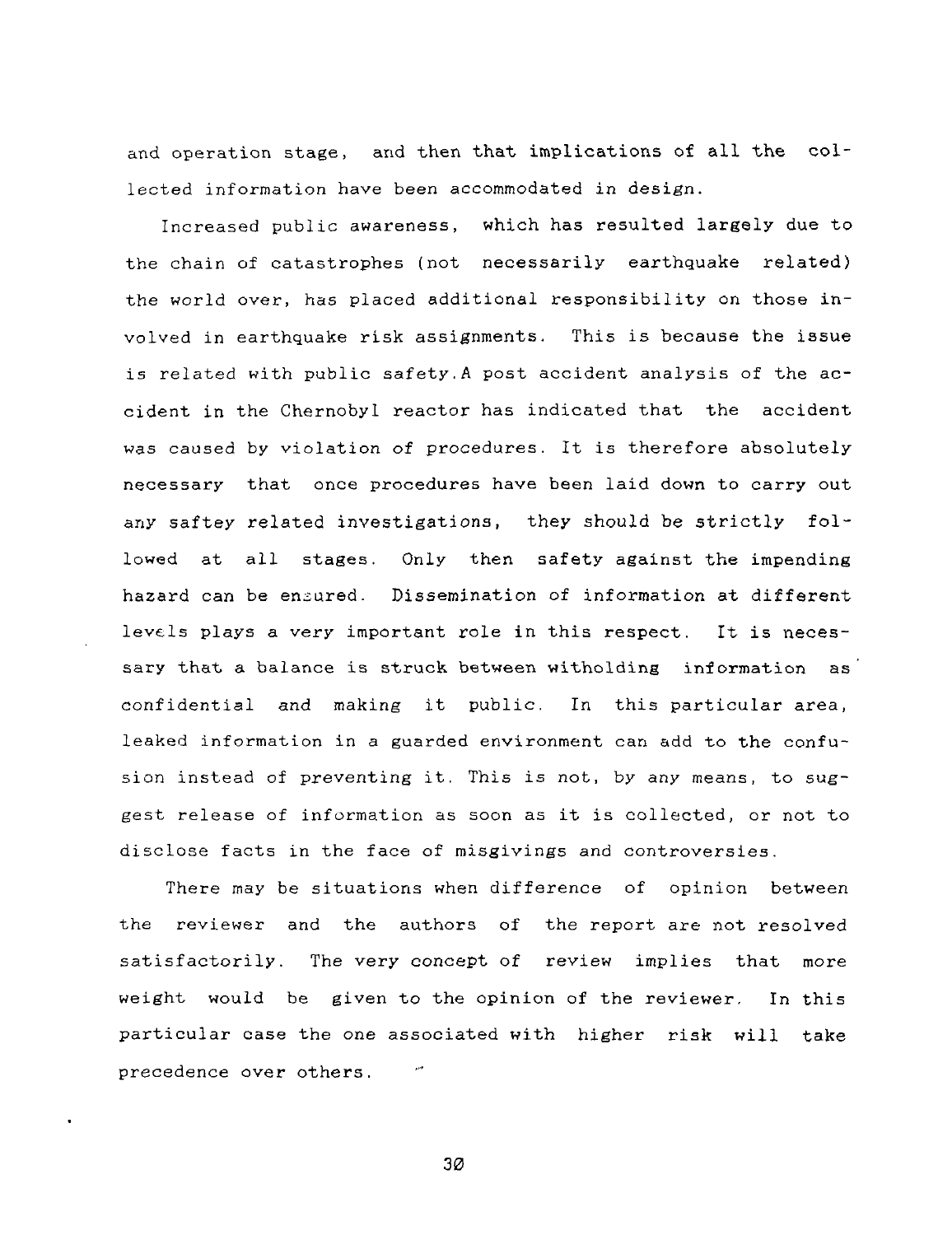#### 7. CONCLUSIONS

A normal building code, for example the IS-1893, is not suitable for use in aseismic design of critical facilities, such as nuclear power plants. Elaborate investigations are required to determine the design parameters for a critical facility, and such investigations should be planned sufficiently in advance. Unless investigations have been carried out to look for a particular evidence, absence of evidence alone should not be used for supporting a judgment if its applicability determines safety. Experts play a vital rore in a site evaluation programe. This role must be fully recognized. The limitations of the basic information base and inferences of the evaluation must be well understood. Finally, in the review, it is necessary that adequacy of the site evaluation process itself is scrutinized before taking up the review of the results of evaluation.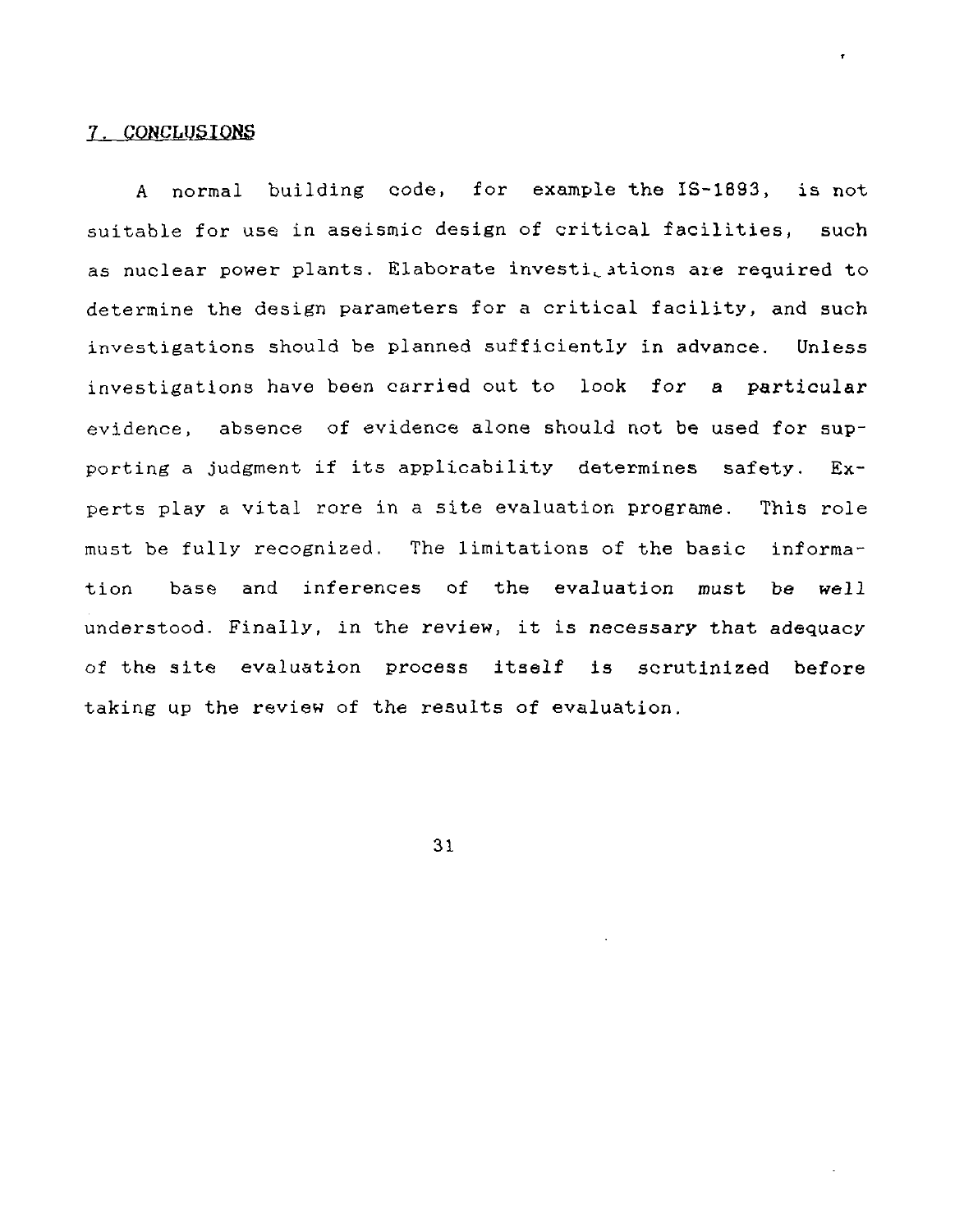#### 8. REFERENCES

Blume.J.A. and Associates. Engineers(1973). Recommendations for Shapes of Earthquake Response Spectra. WASH-1254, Government printing office, Washington D.C.

Caggiano.Jr.,J.A.(1979) A three phase program of investigation for site selection and development. Reviews in Engineering Geology. Vol. IV Geological Society of America, pp 13-25.

Chinnery.M.A.(1969). Earthquake Magnitude and Source Parameters. Bull. Seism. Soc. Am. Vol.59, pp 1969-1982.

duff,L.S.(1978). Geologic Perspectives on Earthquake Hazards and Dam Safety. Seminar and Workshop on New Perspectives on Safety of Dams. Stanford University,CA. August 28-Sept. 1.

Gasparni.D. and Yanmarcke.E.H.(1976). Simulated Earthquake Motion Compatible Prescribed Response Spectra. Department of Civil Engineering Research Report R 76-4

Ghosh.A.K. and Muralidharan.N. (1985). Generation of Spectral Compatible Accelerograms. B.A.R.C. 1-833.

Ghosh,A.K..Muralidharan.N. and Sharma.R.P.(1986). Spectral Shapes for Accelerograms Recorded at Rock Sites. B.A.R.C.-1314

Howell, B.F. and Schultz.T.R. (1975) Attenuation of Modified Mercalli Intensity with Distance from Epicentre. Bull. Seism. Soc. Am. Vol.85,pp 651-665.

Housner.G.W.(1959). Behaviour of Structures during Earthquakes. Proc. Am. Soc. Engrs.

IAEA(1979)a. Earthquakes and Associated Topics in Relation to Nuclear Power Plant Siting. Safety Guide 50-SG-S1. International Atomic Energy Agency, Vienna.

IAEA(1979)b. Seismic Analysis and Testing of Nuclear Power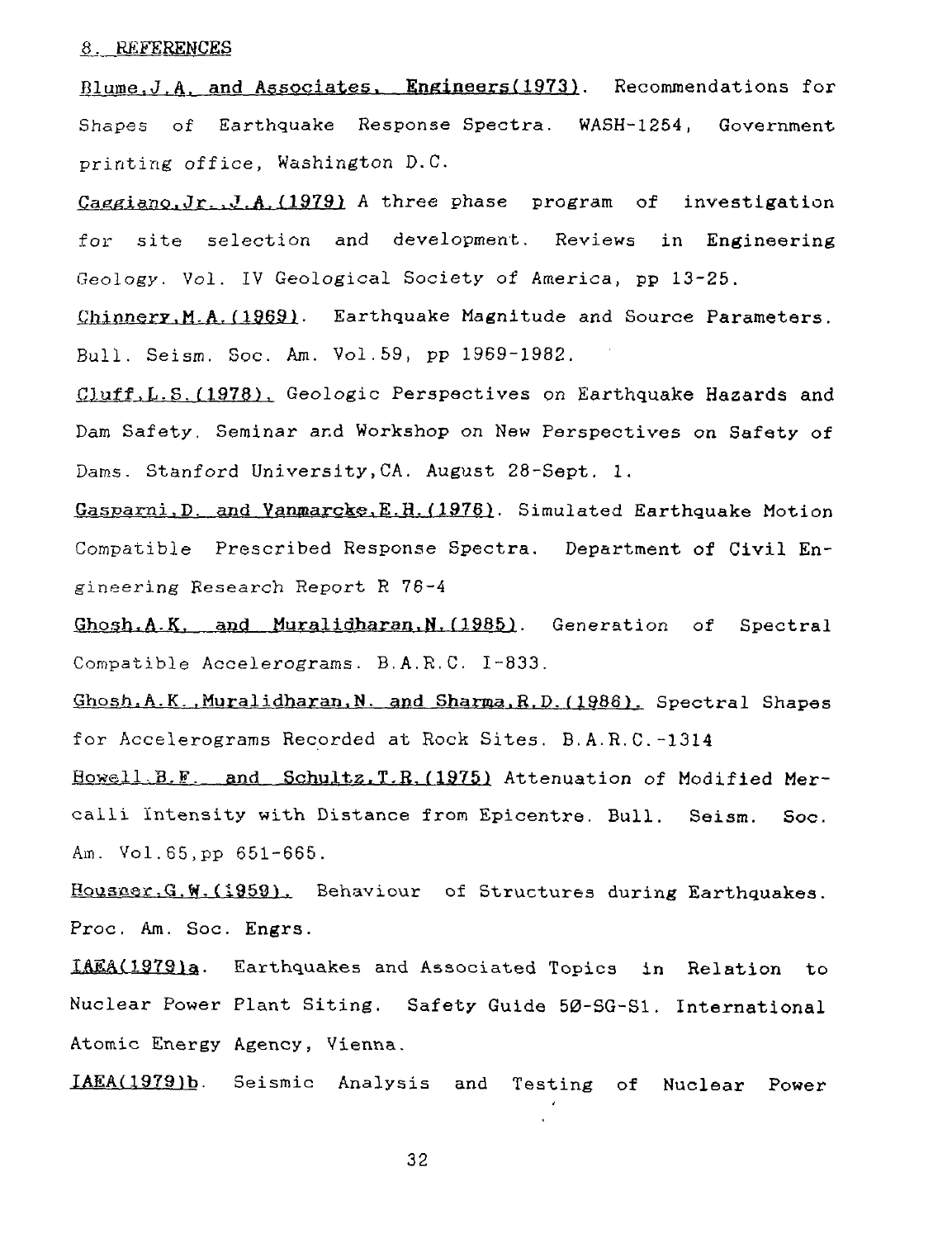Plants. Safety Guide 50-SG-S2. --- do--

lyenear.R.N. and Rao.P.N.(1973). Generation of Spectrum Compatible Time Histories. Earthquake Engg. & Structural Dynamics Vol. 7, pp 253-263.

Kaila.K.L. and Sarkar.D.(1977). Earthquake Intensity Attenuation Pattern in India. Proc. Symp. Analysis Seismicity and Seismic Risk. Lablice, 17-22,October.

Kaila.K.L. Reddy.P.R. Dixit.M.M. and Lazarenko(1981). Deep Crustal Structure at Koyna, Maharashtra, Indicated by Deep Seismic Soundings. Geological Soc. India Vol. 22, pp 1-16.

Kine.K.W. and Havs.W.W.(1977). Comparision of Seismic Attenuation in Northern Utah with Attenuation in four other Regions of the Western United States. Bull Seism. Soc. Am. Vol. 67, pp 781-792.

Lomnitz.C.(1976).Global Tectonics and Earthquake Risk, Developments in Geotectonics, Elsevier.

McEldowney.R.C. and Pascucci.R.F.(1979). Application of Remotesensing data to Nuclear Power Plant Site Investigations. Geol. Soc. Am. Reviews Engg. Geology Vol IV, pp 121-139.

Meehan.R.L.(1987). The Atom and the Fault. MIT Press.

Murphy, J.R. and O'Brien. L.J. (1977). The Correlation of Peak Ground Acceleration Amplitude with Seismic Intensity and other Physical Parameters. Bull. Seism. Soc. Am. Vol. 67,pp 877-915.

Newmark.N.M. and Hall. W.J.(1969). Seismic Design Criteria for Nuclear Facilities.4WCEE, Santiago,Chile,Proc. PP 37-50.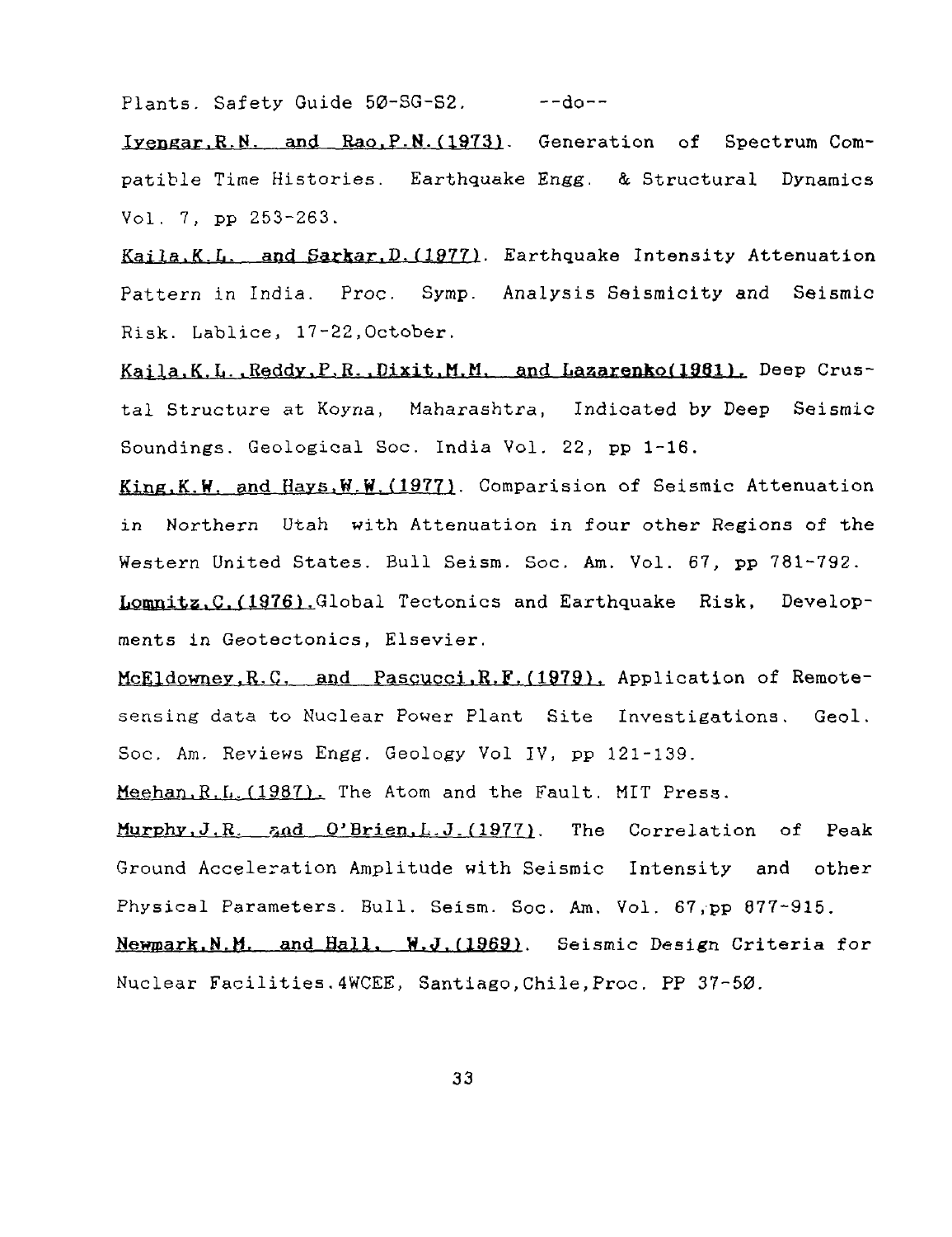$Riz_{\mathcal{O}},P,C$ ., Shaw.D.E. and Jarecki.  $G, J$ . (1973). Development of real/synthetic time histories to match smooth design spectra. Proc. Second Int. Conf. Structural Mechanics in Reactor Technology. American Nuclear Society.

Shah.H.C. ... Dong.W.M. and Boissonnade A.C. (1987). Use of Knowledge Based Expert Systems in Seismic Hazard and Risk Analysis. Proc. Indo-US Workshop on Earthquake Disaster Mitigation Research. Jan. 19-23, Vol. 1,1V 1-21.

Shaw.D.E.,  $Rize, P.C.$  and Shukla, D.K. (1973). Proposed Guidelines for Synthetic Accelerogram generation method. Paper K 1/4, 3rd Int. Conf. SMIRT, Berlin.

Schnable.P.B. and Seed, H.B.(1973). Acceleration in Rock for Earthquakes in the Western United States. Bull. Seism. Soc. Am. Vol. 63, pp 501-516.

Schnabla.P.B..Seed,H.B. apd Lysmer.J.(**1972**). Modification of Seismograph Records for Effects of Local Site Conditions. Bull. Seism. Soc. Am., Vol. 62, pp 1649-1664.

Trifunac.M.D. and Brady.A.G. (1975). A Study on the Duration of Strong Earthquake Ground Motion. Bull. Seism. Soc. Am. Vol. 65, Pt 581-626.

Tsai.M.C.(1972).Spectrum Compatible Motions for Design Purposes. Journal of Engineering Division, ASCE, April.

USAEC(1973). Design Response Spectra for Seismic Design of Nuclear Power Plants. Regulatory Guide 1.60.

USWRC(1980). Reactor Site Criteria, U.S.Nuclear Regulatory Commission, Rules and Regulations .Title 10 Chapter 1, Code of Federal Regulations-Energy, Appendix A.

USMRC(1981). Evaluation of the Cost Effects on Nuclear Power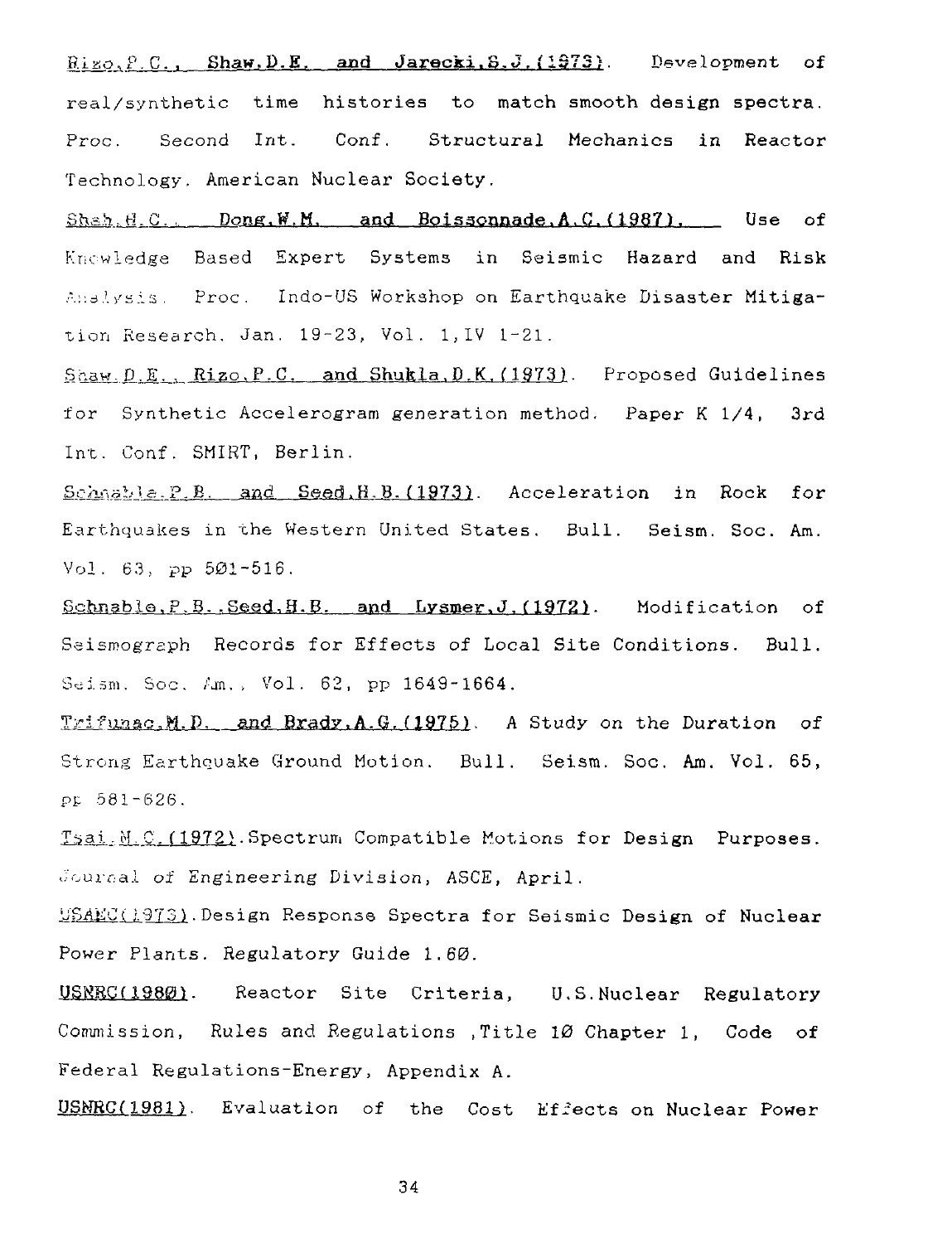Plant Construction Resulting From the Increase in Seismic Design Level. NUREG/CR-1508 prepared by J.D.Stevension.

Zall.L. and Michael**,R.(1980)**. Space Remote Sensing Systems and Their Application to Engineering Geology. Bull. Assocn. Engg.Geologists, Vol XVII, pp 101-152.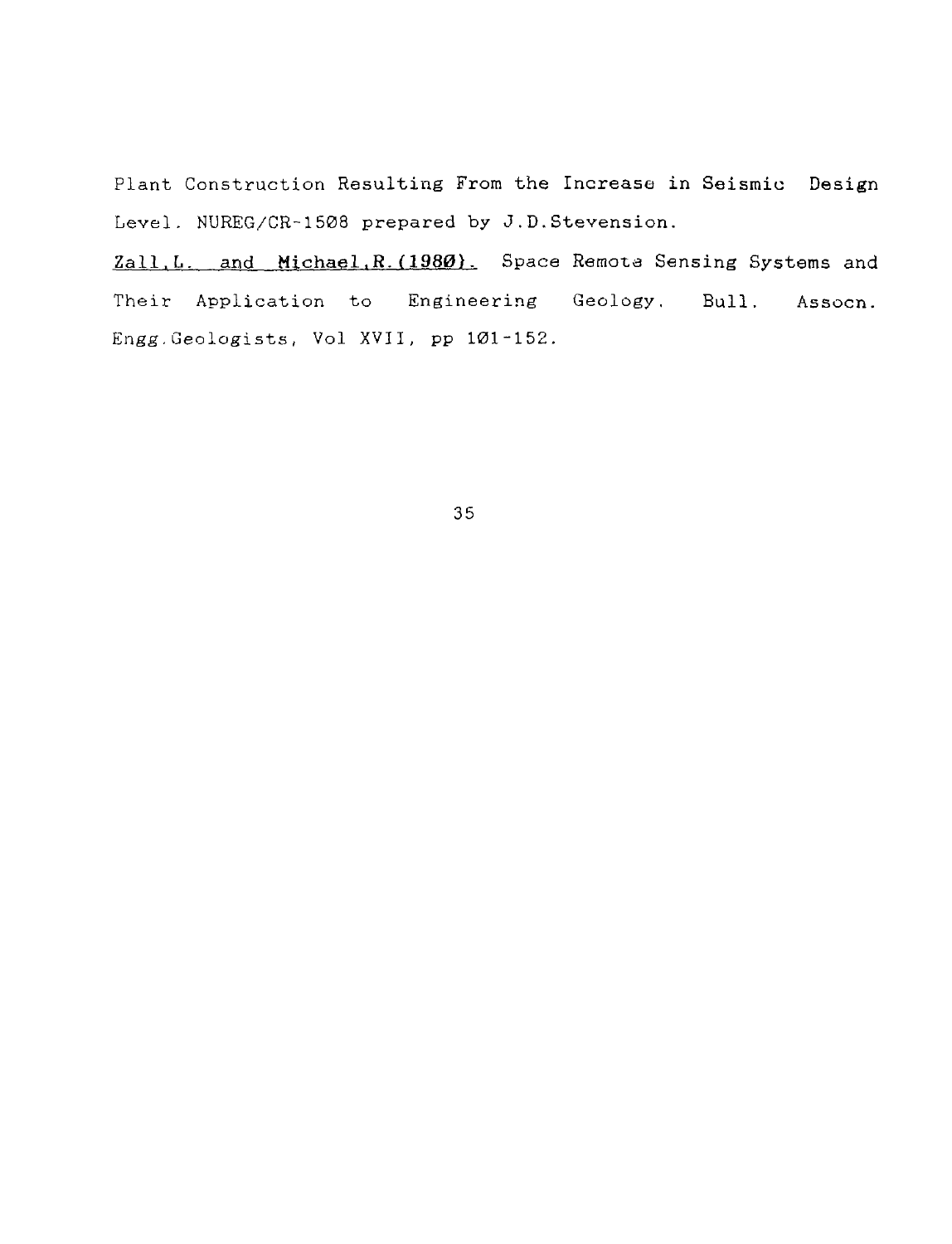#### **ACKNOWLEDGEMENTS**

This document has resulted from my association for several years with different stages of aseismic design of nuclear power plants, particularly site evaluation and review. Initiation into this area was provided by Dr.G.S.Murty, Head Seismology Section,BARC, and I have banafitted from discussions with him. I am thankful to him for critically reading this manuscript. It was only with the appreciation of the seismic risk issues by Dr.R.ChiJambaram, Director, Physics Group and Dr.P.K.Iyengar, Director,BARC, and support from the Nuclear Power Board (now Nuclear Power Corporation) through Dr.M.R.Srinivasan, presently Chariman Atomic Energy Commission and Mr.S.L.Kati, presently Managing Director, Nuclear Power Corporation of India that made it possible for us within the department to address to the problem of seismic risk in the context of our nuclear power plant? Close interaction with several scientists, who lectured during a course on Earthquake Aspects of Siting Nuclear Power Plants organized by the International Atomic Energy Agency (IAEA) and the Argonne Nation.<sup>1</sup> Laboratory, USA has been very helpful in understanding the current international situation in this area. Interactions with Dr. Lloyd Cluff of Woodward-Cyde Consultants, Dr.R.E.Jackson of US Nuclear Regulatory Commission(NRC), Prof.D.B.Slemmons of the University of Nevada, Dr. David Tilson formerly of Woodward-Clyde Consultants, Prof. Bagher Mohammadioun of the Bureau of Seismic Risk Assessment, France and Mr.Enao Iansiti of the IAEA have left ever lasting impressions. The dis-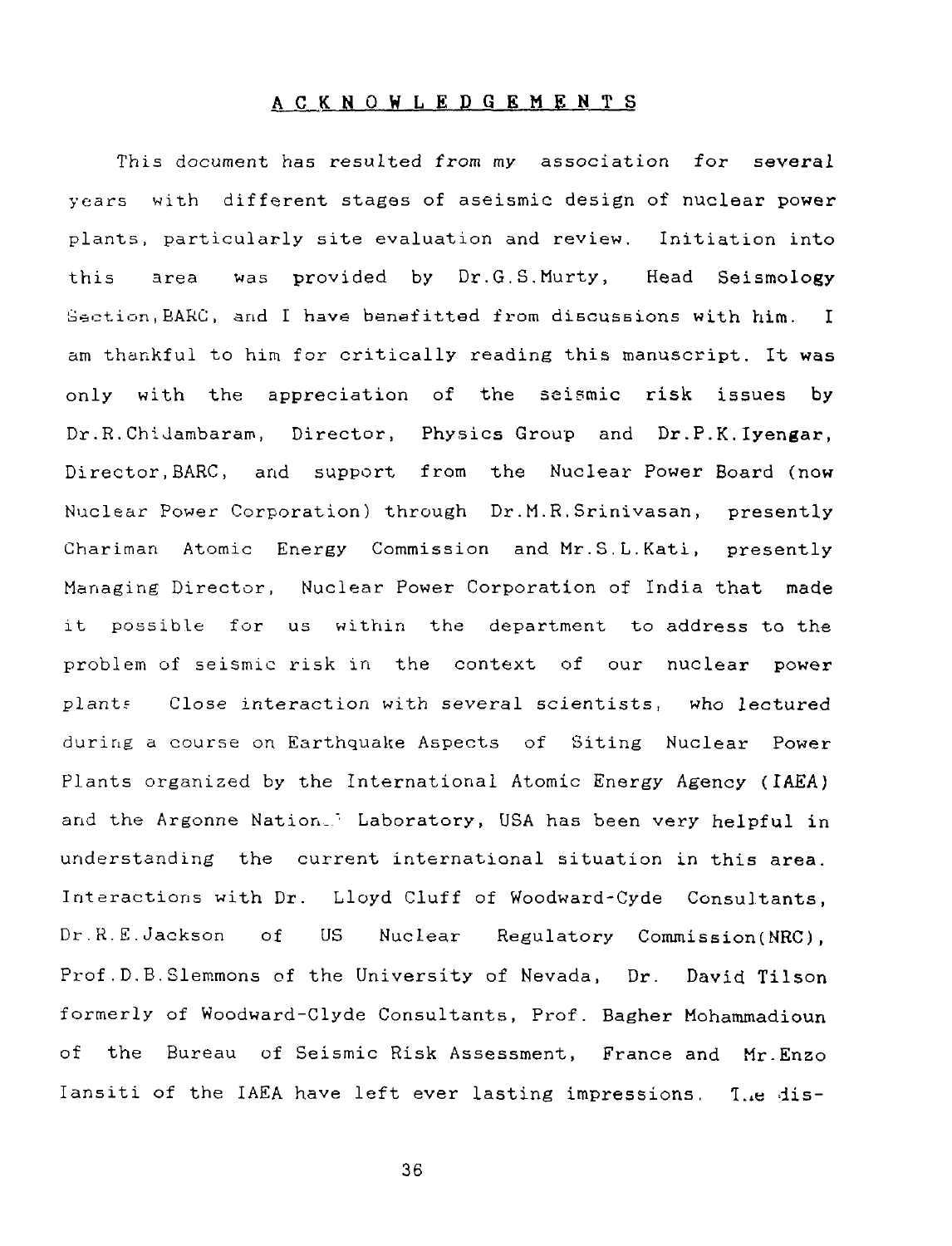cussions here have centred around the IAEA guide  $56$ -SG-S1 and the USNRC document 10-CFR-100 Appendix-A. I gratefully acknowledge the prolonged association with Mr. V. Ramachandran, Chief Engineer (civil) Nuclear Power Corporation. It is my pleasure to acknowledge the extensive interaction, during  $U_2 \to \pm \pm \sqrt{20}$ 's, with Mr. Anil Kakodkar, Head Reactor Engineering Division, BARC through which  $I$  got interested into the problem of seismic risk. I was associated with a working Group within the Department of Atomic Energy for generating design basis information for a site of a nuclear power plant. Discussions within the working group, particularly with Mr.D.C.Banerjee of the Atomic Minerals Division, Dr. A. K. Ghosh of the Reactor Analysis and Systems Division and Mr.U.S.P.Verma of the Nuclear Power Corporation are gratefully acknowledged. I am also grateful to Dr.D.P.Rsc of Rational Remote Sensing Agency, Mr.V.K.Pai of the Survey of India and Dr.K.Sreeram of Geological Survey of India for some informal sessions, I had with them during this period, some of them though brief but informative.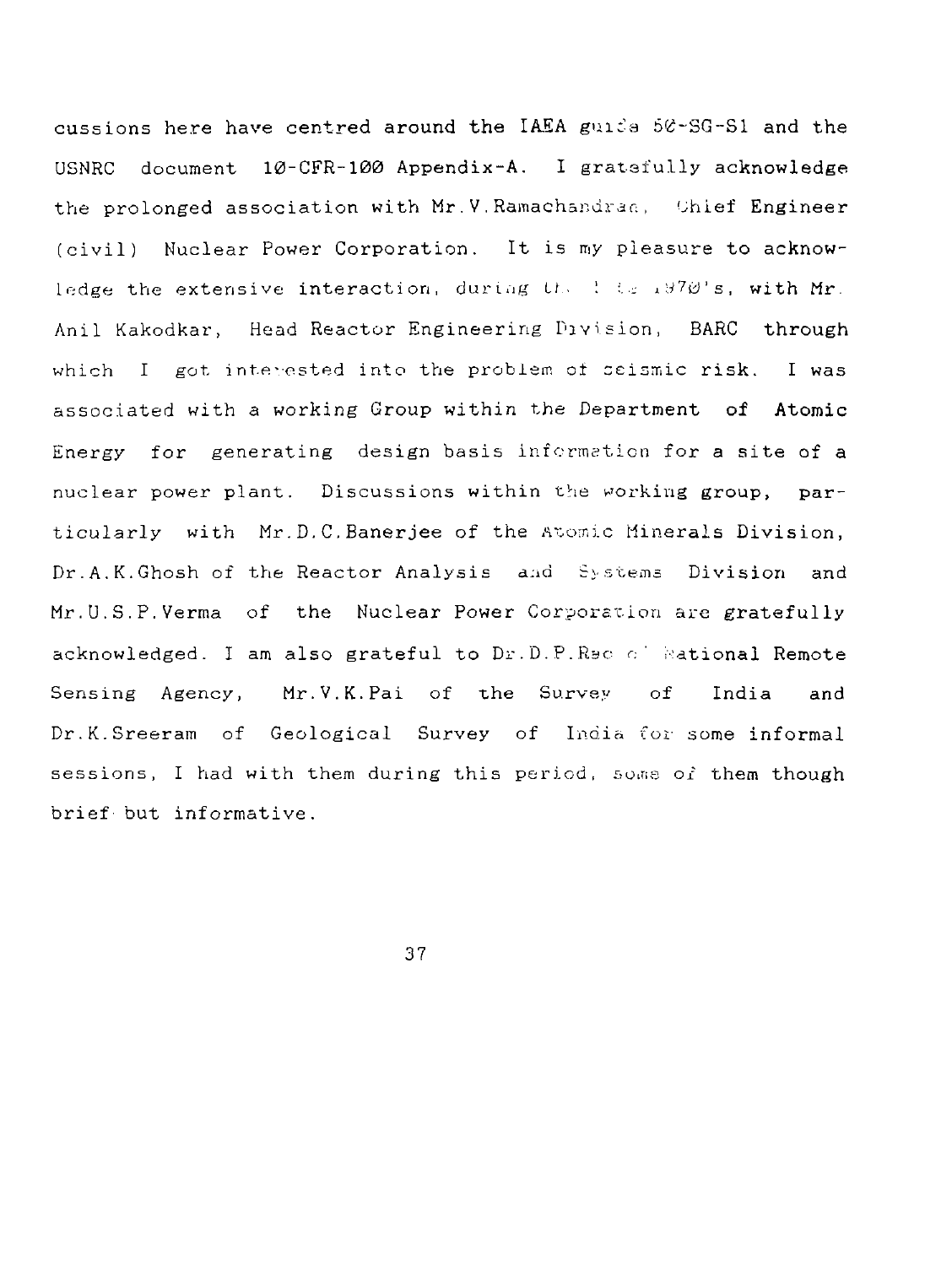#### APPENDIX A

#### A TYPICAL **QUESTIONNAIRE** FOR **SITE EVALUATION**

1. Has evidence been looked for historical surface faulting? yes/no 2. Have studies been carried out to describe the potential of surface faulting? yes/no 3. Are all known faults in region listed?  $\dots\dots\dots$ 4. Are dead faults identified?.............................yes/no 5. Have the remaining faults been classified as capable faults? yes/no 6. Has information been collected to describe the degree of capability for the faults,which have been classified as capable? yes/no 7. Do the available earthquake epicentral data reasonably reflect the earthquake history of the region  $\dots\dots$ , yes/no 8. Were additional investigations undertaken and completed for improving the data base: (a) examination of land sat imageries.......yes/no (b) examination of aerial photographs.......yes/no  $(c)$  ground checks of suspected faults.......yes/no  $(d)$  microearthquake studies  $\ldots \ldots \ldots \ldots$ 9. Whatever investigations were considered necessary for arriving at optimum design basis have been completed..yes/no 10. Are the basis of engineering and geological judgments and their limitations described in the report?........ yes/no 11. Are additional investigations likey to alter the postulated earthquake design basis  $..., \dots, \dots, \dots, \text{yes/no}$ 12. If the answer to any of these question is 'yes', then the details of the investigations, the methodology used and the conclusions arrived at have been given............yes/no 13. If the answer to any of the questions is 'no', the implications of the answer and the basis of the judgment applied and the associated limitations have been examined. yes/no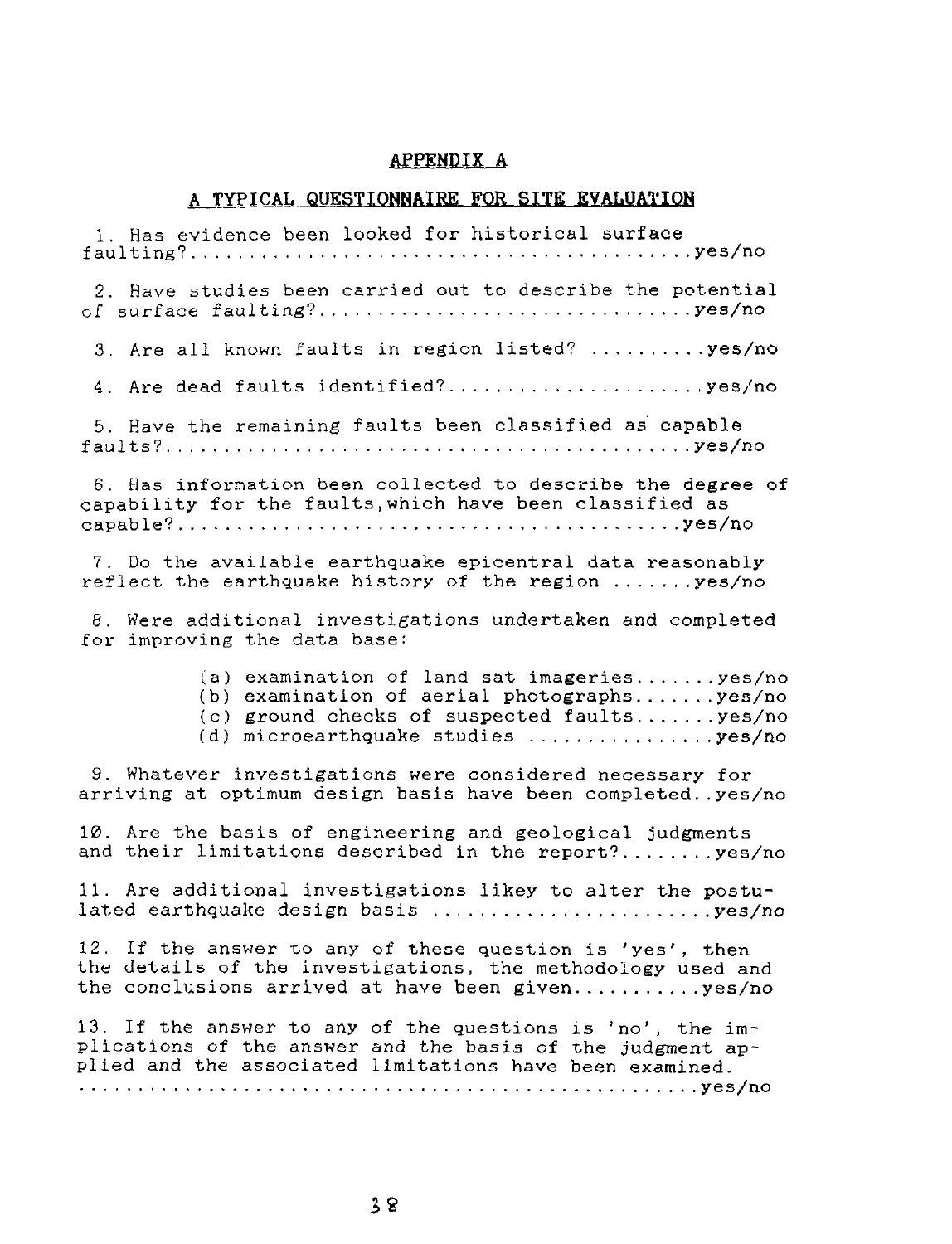

FIG. 1 Estimated cost increase in Aseismic Design of Nuclear Power Plants ( USNRC - 1981 )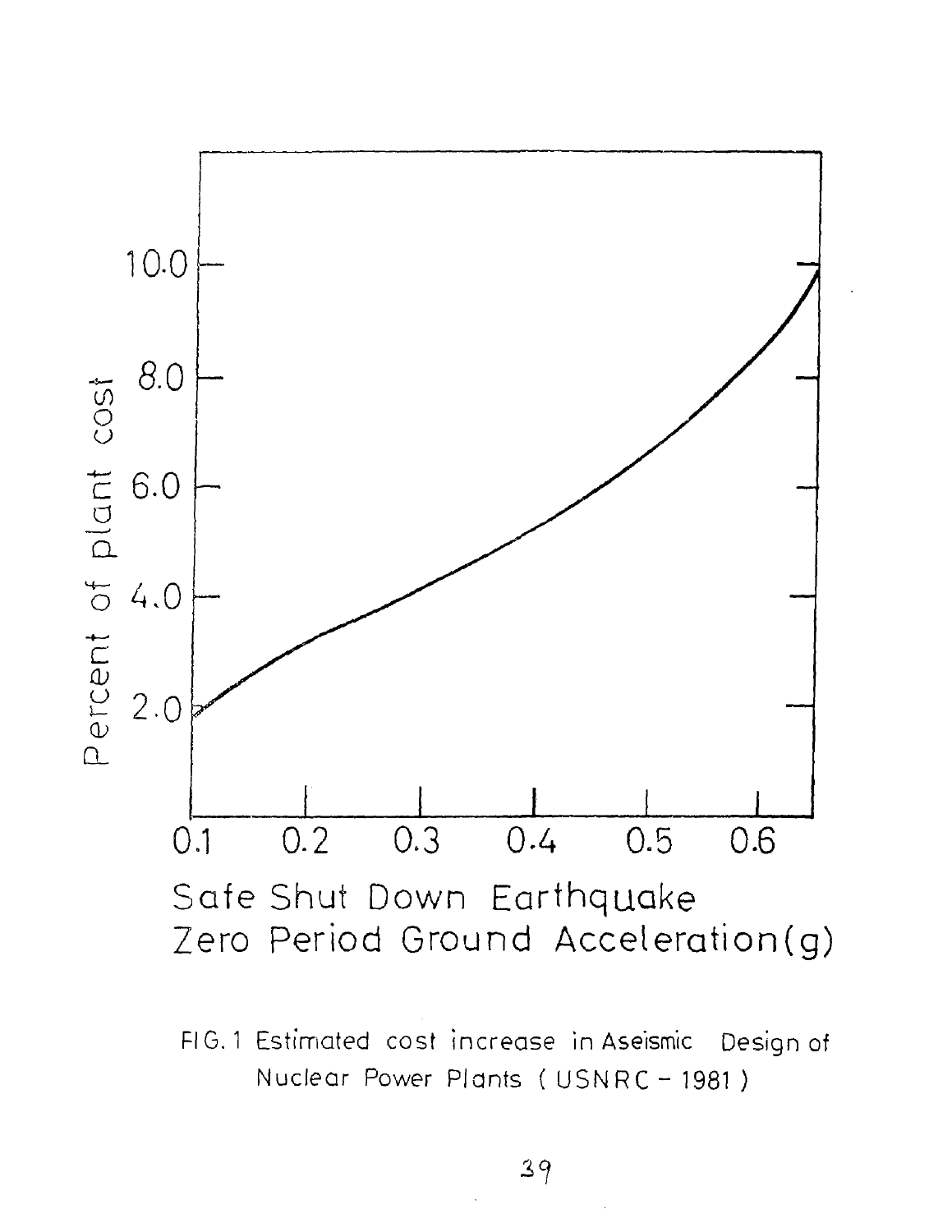

FIQ. 2 RESPONSE SPECTRUM : AN ILLUSTRATION.

[ A time dependent force P(t) is applied separately to single degree of freedom (SDF) systems of natural periods Ti,T2,..Tx, and the maximum response of each SDF system plotted as a function of the natural period constitutes the response spectrum.J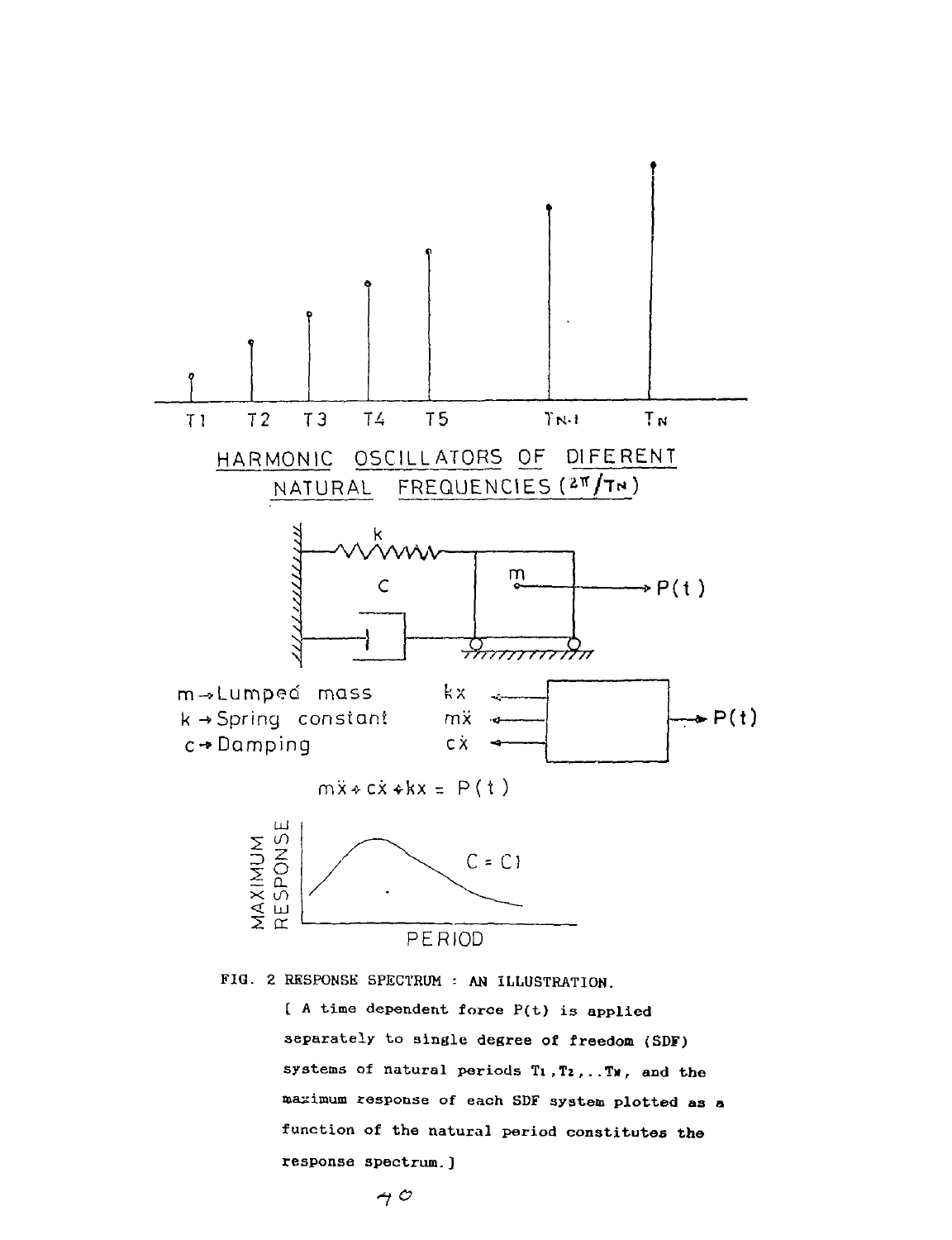# ESTIMATING DESIGN BASIS GROUND MOTIONS



FIG. 3 FLOW CHART ILLUSTRATING THE PROBABILISTIC APPROACH OF ESTIMATING DESIGN BASIS GROUND MOTIONS.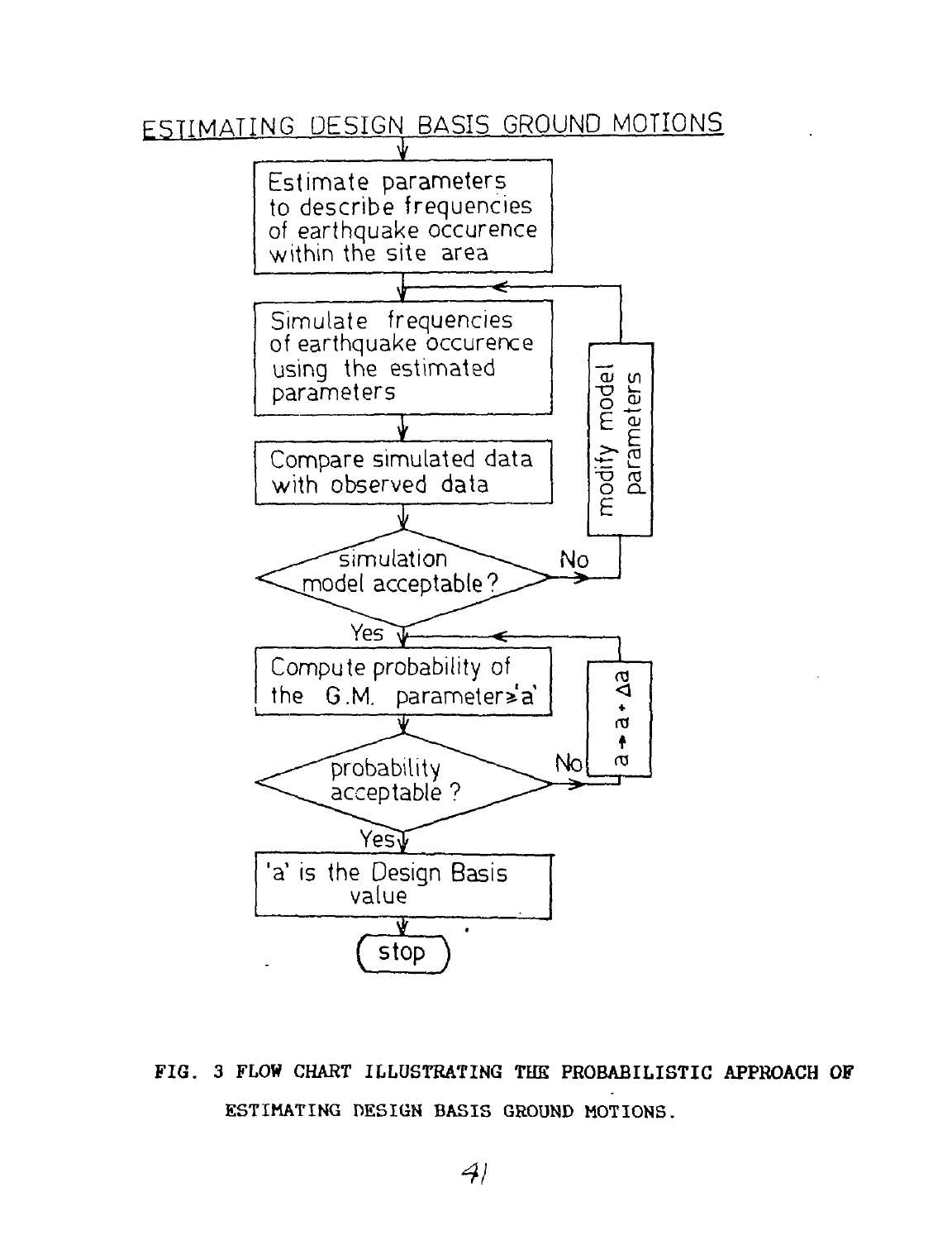

FIG. 4. RETURN PERIODS OF DIFFERENT LEVELS OF **PEAK GROUND** ACCELERATION ESTIMATED USING **A** PROBABILISTIC **REGION AND** SEISMIC MODELS BASED ON GLOBAL **DATA. [Return periods of** the causative event has been plotted as **a function of** the peak ground acceleration for three **different models** of seismic severity, the lowest curve **representing** severe most of the three.]